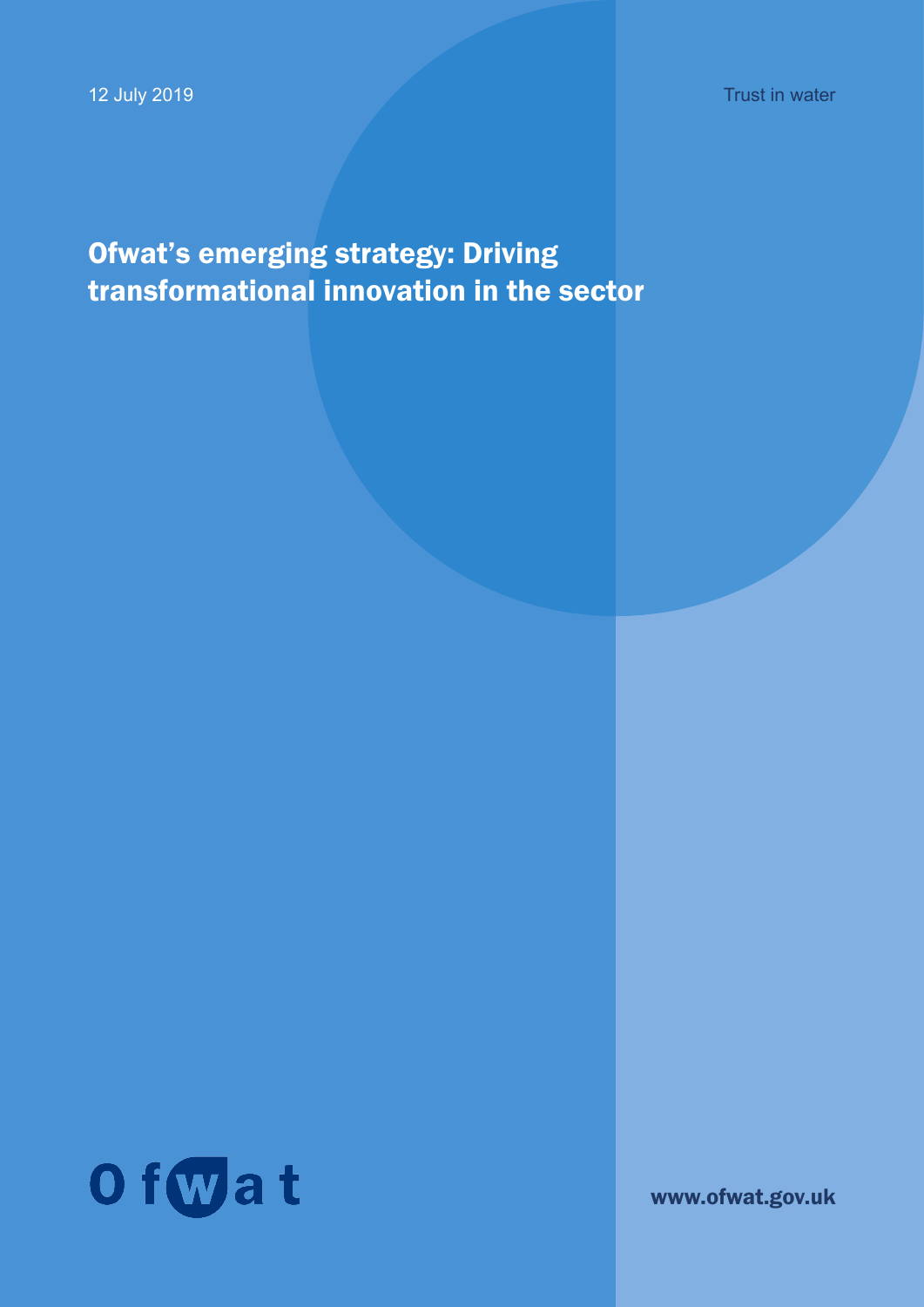## <span id="page-1-0"></span>Ofwat's emerging strategy: Driving transformational innovation in the sector

# <span id="page-1-1"></span>About this document

In our emerging strategy for regulating water and wastewater companies in England and Wales, we highlighted the need to find new ways of driving transformational change in the water and wastewater sector.

We believe that the adoption of innovative approaches is key to delivering long-term resilience and great customer service at an affordable price, and the sector will need to step up and increase innovation in order meet the strategic challenges it faces in a cost-effective and sustainable way. We also want to see companies work more effectively together and with their supply chain to better tackle these challenges.

In this document, we explore options for customer-funded interventions designed to drive innovation to benefit customers in the longer-term. In particular, we are proposing to make up to £200m available for innovation activities for the period 2020-2025, for example through the introduction of an innovation competition or an end-of-period roll-out reward. We also seek views on a range of additional policy options for encouraging companies to work together to drive innovation in the sector and to ensure that regulation is effectively facilitating innovation.

We welcome responses to this consultation by 20 September 2019.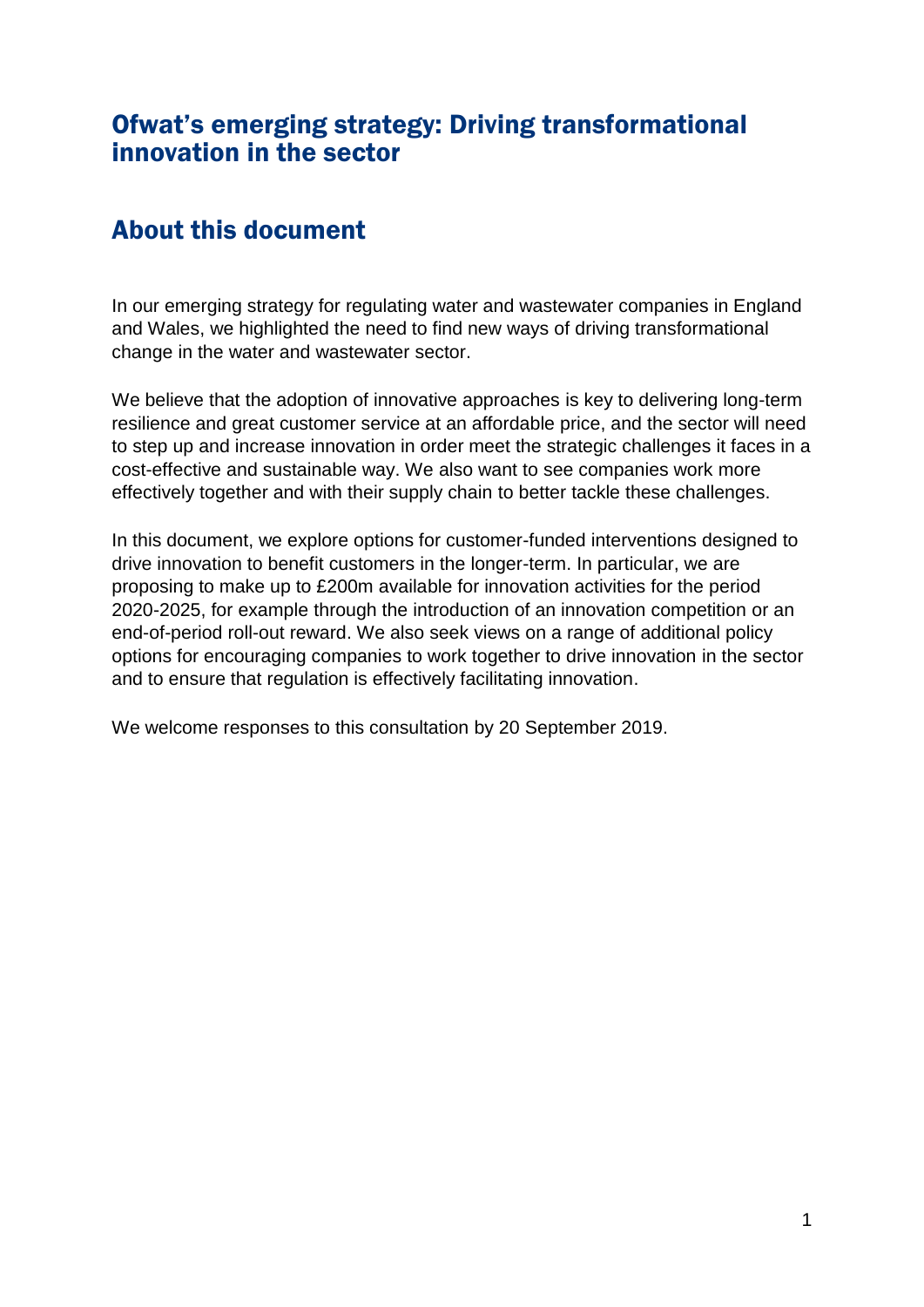# <span id="page-2-0"></span>**Contents**

|    | Ofwat's emerging strategy: driving transformational innovation in the sector 1 |    |
|----|--------------------------------------------------------------------------------|----|
|    |                                                                                |    |
|    |                                                                                |    |
| 1. |                                                                                |    |
|    |                                                                                |    |
|    |                                                                                |    |
|    |                                                                                |    |
|    |                                                                                |    |
|    |                                                                                |    |
| 2. | Innovation in the water sector – our challenge to water companies 8            |    |
|    |                                                                                |    |
|    |                                                                                |    |
| 3. |                                                                                |    |
|    |                                                                                |    |
|    |                                                                                |    |
|    |                                                                                |    |
|    |                                                                                |    |
|    |                                                                                |    |
|    |                                                                                |    |
|    |                                                                                |    |
|    |                                                                                |    |
|    |                                                                                |    |
|    |                                                                                | 19 |
| 5. |                                                                                |    |
|    |                                                                                |    |
|    | Increased coordination on innovation across regulators in the sector 20        |    |
| 6. |                                                                                |    |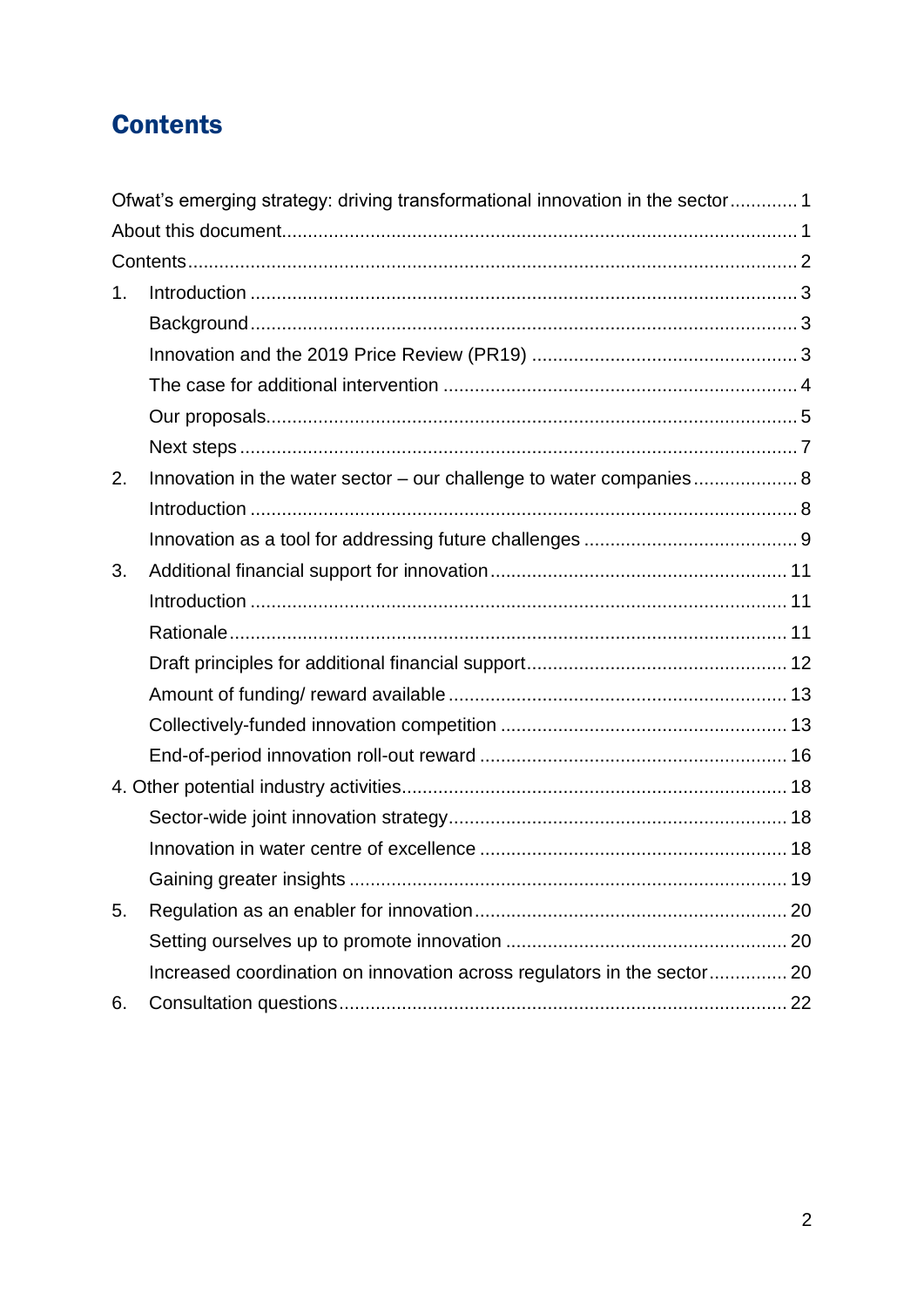# <span id="page-3-0"></span>1. Introduction

## <span id="page-3-1"></span>**Background**

On 2 May 2019, we published our emerging thinking on a new shared vision for the water sector and our proposed strategy for regulating water and wastewater companies in England and Wales<sup>1</sup>.

We highlighted three significant shifts we think we need to make to our approach to regulation. In addition to creating a better future and encouraging the need to deliver public value, we noted the need to find new ways of driving transformational change in the sector, for example by enabling the adoption of innovative approaches. This follows on from our February 2018 "Spark" campaign, which we ran to encourage discussion throughout the sector about the benefits that innovation can bring for customers, the environment and wider society. 2

## <span id="page-3-2"></span>Innovation and the 2019 Price Review (PR19)

In our final methodology for PR19, published in December 2017, we stated that innovation must be at the core of every company if they are to successfully address the challenges facing the sector, deliver long-term resilience and provide great customer service at an affordable price<sup>3</sup>.

Our outcomes and total expenditure approach facilitate innovation by giving companies the flexibility and freedom to adopt innovative means of delivering services. We promote innovation by setting water companies stretching outcome performance commitments which encourages companies to look for innovative ways of delivering better services to customers and improving the environment. Additionally, we set a cost efficiency challenge benchmarked to the performance of the leading companies. Some companies will also have enhanced commitments related to areas such as supply interruptions, internal sewer flooding, pollution incidents, leakage, and water use per person. They will be required to share learning with other water companies, to push the sector as a whole forward and benefit all customers.

<sup>1</sup> [https://www.ofwat.gov.uk/wp-content/uploads/2019/05/Ofwats-emerging-strategy-Join-the](https://www.ofwat.gov.uk/wp-content/uploads/2019/05/Ofwats-emerging-strategy-Join-the-conversation.pdf)[conversation.pdf](https://www.ofwat.gov.uk/wp-content/uploads/2019/05/Ofwats-emerging-strategy-Join-the-conversation.pdf)

<sup>2</sup> <https://www.ofwat.gov.uk/spark/>

<sup>3</sup> <https://www.ofwat.gov.uk/wp-content/uploads/2017/12/Driving-innovation-in-water-FINAL.pdf>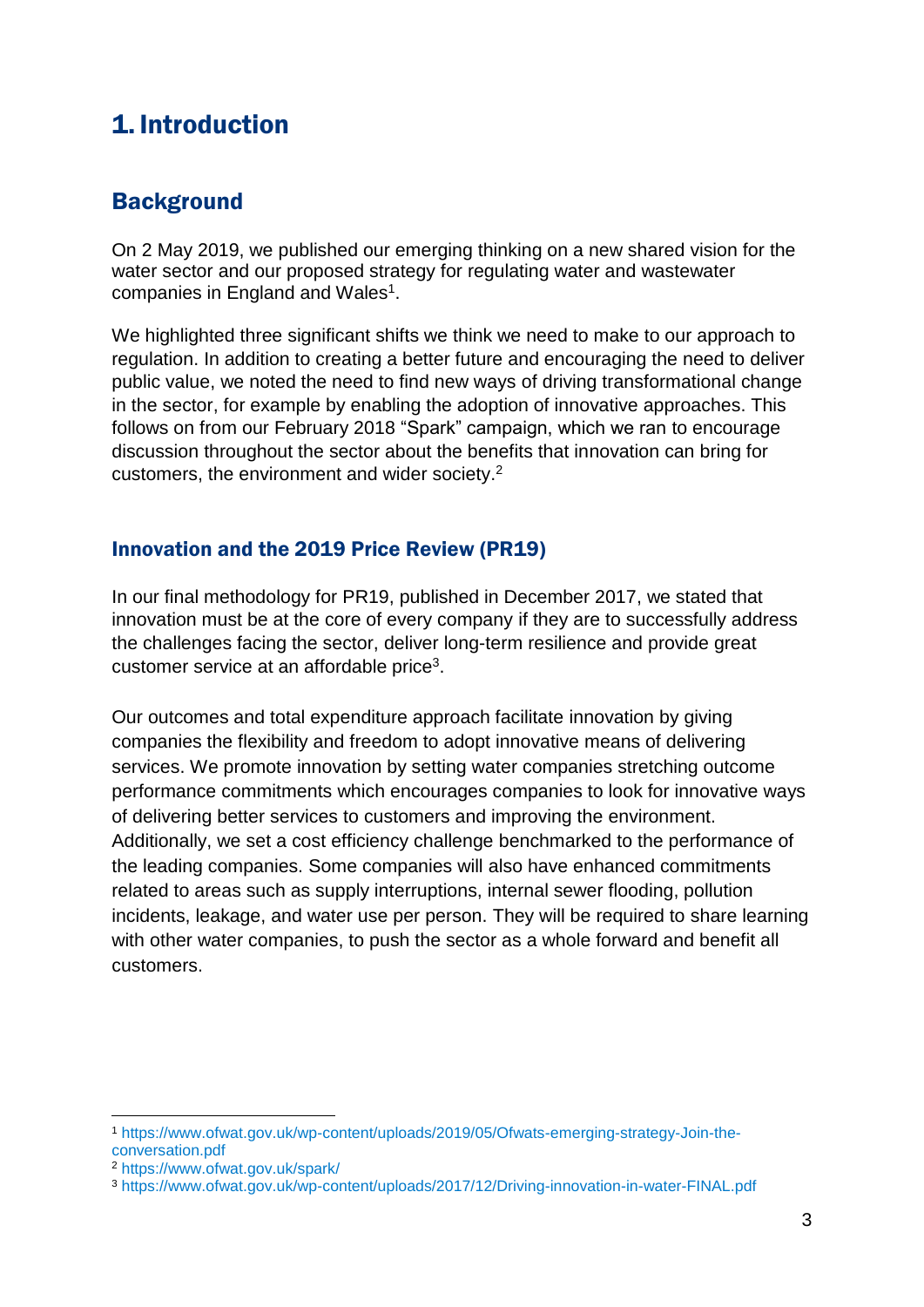## Box 1: Innovation definitions

#### What do we mean by innovation?

When we refer to innovation, we not only mean a step-change in technology, but also in the use of systems, processes and people, including commercial arrangements. We want companies to continue to develop a culture of innovation where everyone is supported to propose and take forward innovative ideas, processes are geared towards innovation, customers are engaged as active participants, and companies collaborate effectively both within and outside of their sector.

#### What do other organisations mean by innovation?

**[Department for Business, Energy and](https://assets.publishing.service.gov.uk/government/uploads/system/uploads/attachment_data/file/664563/industrial-strategy-white-paper-web-ready-version.pdf) Industrial Strategy (BEIS)** – "Innovation is about new ideas, new ways of doing things, new products and services, new technologies and new business models. It can come from radical transformation or incremental improvements; from within a business or from a new insurgent; from a major scientific advance or the application of a known technology in a new process".

#### **[The Organisation for Economic Co-operation and Development](https://www.oecd-ilibrary.org/science-and-technology/the-innovation-imperative_9789264239814-en) (OECD**) -

"Innovation involves the creation and diffusion of new products, processes and methods. It encompasses a wide range of activities including R&D, organisational changes, training, testing, marketing and design".

**[The UK Regulators Network](https://www.ukrn.org.uk/wp-content/uploads/2018/06/20150112InnovationInRegInfrSec.pdf) (UKRN)** – "Innovation can be defined as the process of creating new methods, or the adoption of alternative methods, to create improved outcomes. For infrastructure businesses this can often mean technical innovation, process innovation or commercial innovation".

#### <span id="page-4-0"></span>The case for additional intervention

We believe that innovation is a key tool for meeting many of the strategic challenges the sector faces in a cost-effective and sustainable way. Innovation is also likely to play a central role in some of the other shifts identified in our emerging strategy, for example turning information into insights, ensuring long-term resilience and the sustainable management of natural resources.

The potential additional interventions we discuss in this consultation document are designed to complement our existing approach to innovation in PR19. While a stable regulatory regime supports companies taking a long-term approach to managing their networks, there may still be barriers to transformational innovation of the kind that is required to address the challenges the sector faces (including climate change, population growth, and changing customer expectations). This is because commercial benefits are sometimes perceived to be less clear or less likely to accrue within a single regulatory price review period.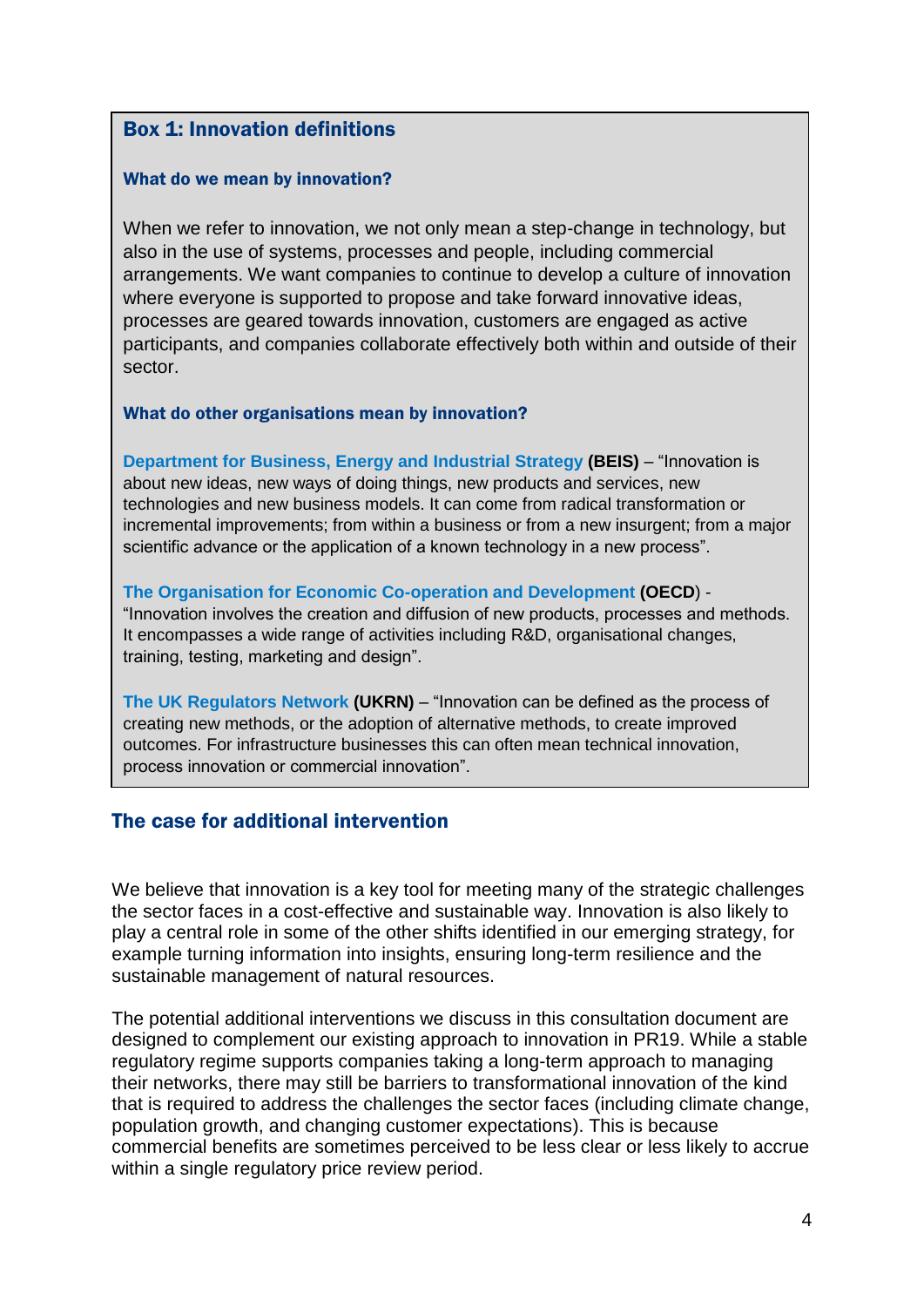Our regulatory framework uses comparative benchmarking to assess the efficiency of companies and drive them to deliver improvements in performance, but we do not believe this precludes companies from working together and sharing information on major issues. Effective collaboration between firms in more competitive markets suggests that there is scope for enhanced collaboration without undermining the impact of comparative competition in the water sector. Examples include joint ventures and collaborations between established automotive groups to develop electric and autonomous vehicles, such as that between Ford and Volkswagen, and the Offshore Wind Accelerator, an initiative set up by the Carbon Trust and nine offshore wind developers in 2008. The Offshore Wind Accelerator claims to have significantly reduced the costs of offshore wind generation by solving common operational and technological problems.<sup>4</sup>

It may also be that the sector has a low risk appetite because of the clear public health and environmental obligations water companies must comply with. We may see greater innovation if companies worked together more effectively, therefore, reducing the risk of trying new approaches. Interventions to incentivise innovation could be an effective tool in nudging companies to collectivise risk.

## <span id="page-5-0"></span>Our proposals

1

Our proposals have been developed against a backdrop of increasing recognition of the key role regulation can play in supporting innovation in driving sustainable development for current and future generations. The UK and Welsh Governments, in their strategic objectives and priorities statements to Ofwat, have emphasised the importance of incentivising innovative solutions to deliver efficiency and to meet the challenges the industry faces. For example, the Welsh Government has identified incentivising companies to seek new ways of delivering services for customers and the environment more efficiently as a priority<sup>5</sup>. Innovation is also a key tool for achieving the two main priorities identified by the UK government: securing long-term resilience and protecting customers<sup>6</sup>.

In addition, the recent White Paper on Regulation for the Fourth Industrial Revolution sets out the UK Government's plans for ensuring that regulation can respond to the opportunities and challenges posed by a world that is changing faster than ever<sup>7</sup>. The UK Government has also sought views on ways to encourage innovation in regulated utilities, including the potential introduction of a new statutory duty<sup>8</sup>. Finally, the National Infrastructure Commission's (NIC) Future of Regulation Study is

<sup>4</sup> <https://www.carbontrust.com/offshore-wind/owa/>

<sup>5</sup> <http://www.assembly.wales/laid%20documents/gen-ld11283/gen-ld11283-e.pdf>

<sup>6</sup>[https://assets.publishing.service.gov.uk/government/uploads/system/uploads/attachment\\_data/file/66](https://assets.publishing.service.gov.uk/government/uploads/system/uploads/attachment_data/file/661803/sps-ofwat-2017.pdf) [1803/sps-ofwat-2017.pdf](https://assets.publishing.service.gov.uk/government/uploads/system/uploads/attachment_data/file/661803/sps-ofwat-2017.pdf)

<sup>7</sup> <https://www.gov.uk/government/publications/regulation-for-the-fourth-industrial-revolution> <sup>8</sup>[https://assets.publishing.service.gov.uk/government/uploads/system/uploads/attachment\\_data/file/75](https://assets.publishing.service.gov.uk/government/uploads/system/uploads/attachment_data/file/752041/encouraging_innovation_in_regulated_utilities.pdf) [2041/encouraging\\_innovation\\_in\\_regulated\\_utilities.pdf](https://assets.publishing.service.gov.uk/government/uploads/system/uploads/attachment_data/file/752041/encouraging_innovation_in_regulated_utilities.pdf)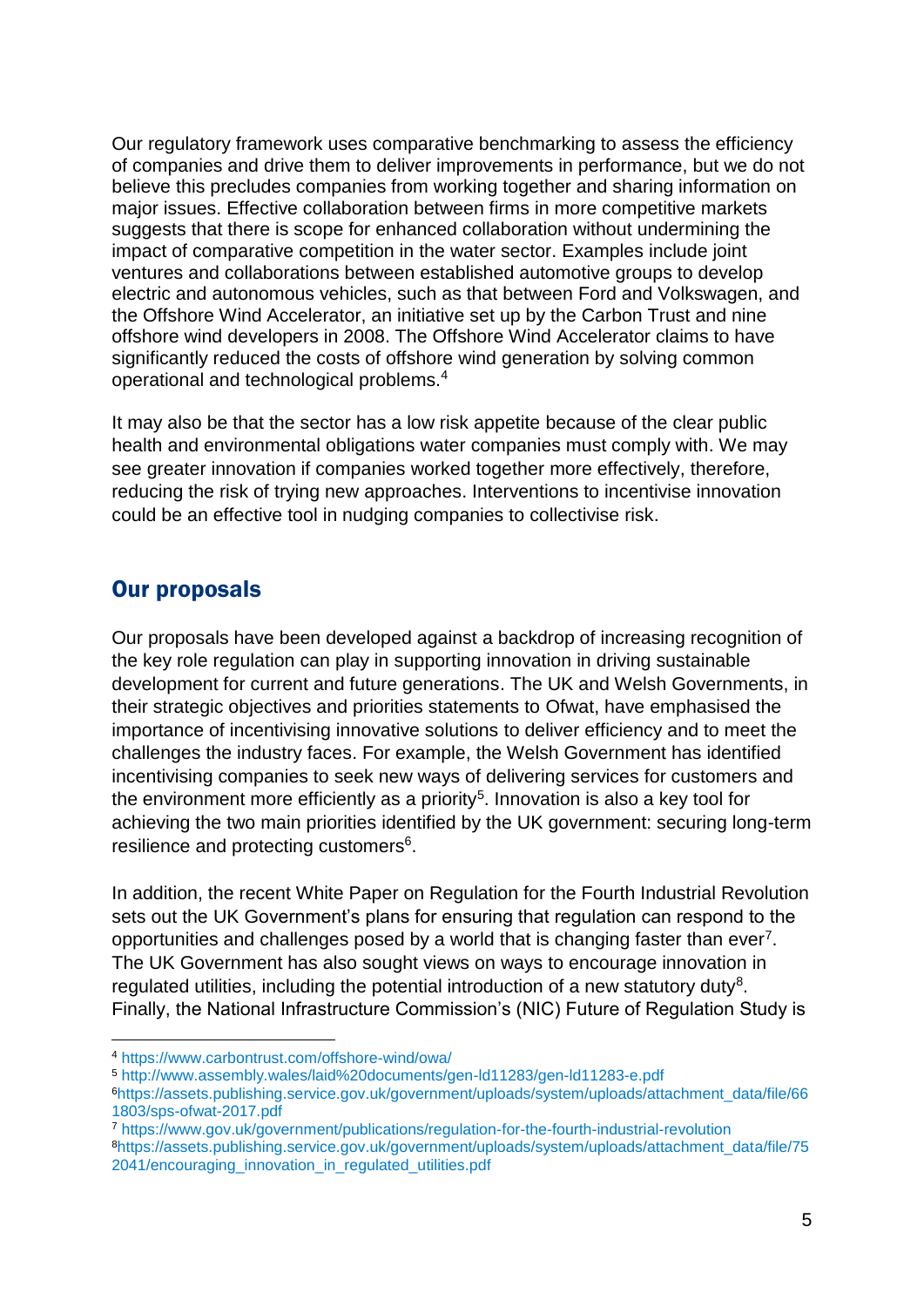also considering the extent to which economic regulation has successfully impacted on innovation in the energy, water and telecoms sectors<sup>9</sup>.

In this document, we look at a number of ways in which we could encourage innovation in addition to the mechanisms we already use as part of the price review process. This includes the provision of financial support, which we think could improve outcomes and reduce costs for customers in the longer-term. We also look at other potential industry activities and how we, as the economic regulator, could better set ourselves up to further drive innovation in the sector.

#### Providing additional financial support (section 3)

We are consulting on whether to make up to £200mn of customers' money available for additional financial support, under two potential options. Firstly, we are looking at a collectively-funded innovation competition to run throughout the next regulatory period, 2020-2025. Funding would be provided through an increase in company revenues and formalised in the PR19 final determinations.

Secondly, we could provide a reward for the successful roll-out of innovative solutions at the end of the period as part of PR24, as either an alternative, or in addition to, a collectively funded competition.

Our proposals here apply to the 17 largest regulated water companies in England and Wales. Where appropriate, we expect these water companies to work closely with each other, other smaller water companies (which we commonly refer to as new appointments and variations), licensees, their supply chain and wider stakeholders to develop and put forward proposals for innovative projects.

#### Other potential industry activities (section 4)

We also ask companies to consider what more they could do to set themselves up more effectively as an industry to deliver transformational innovation. For example, this could be through the introduction of a sector-wide joint innovation strategy, considerations of a company-led innovation in water centre of excellence, or ways to make better use of data

#### Regulation as an enabler for innovation (section 5)

Finally, we are considering ways in which we can set Ofwat up more effectively to enable innovation in the sector. In this section we look at how to best help companies or third-parties wishing to bring forward new solutions to navigate our regulatory regime.

<sup>1</sup> <sup>9</sup> <https://www.nic.org.uk/wp-content/uploads/NIC-Regulation-Study-Call-for-Evidence.pdf>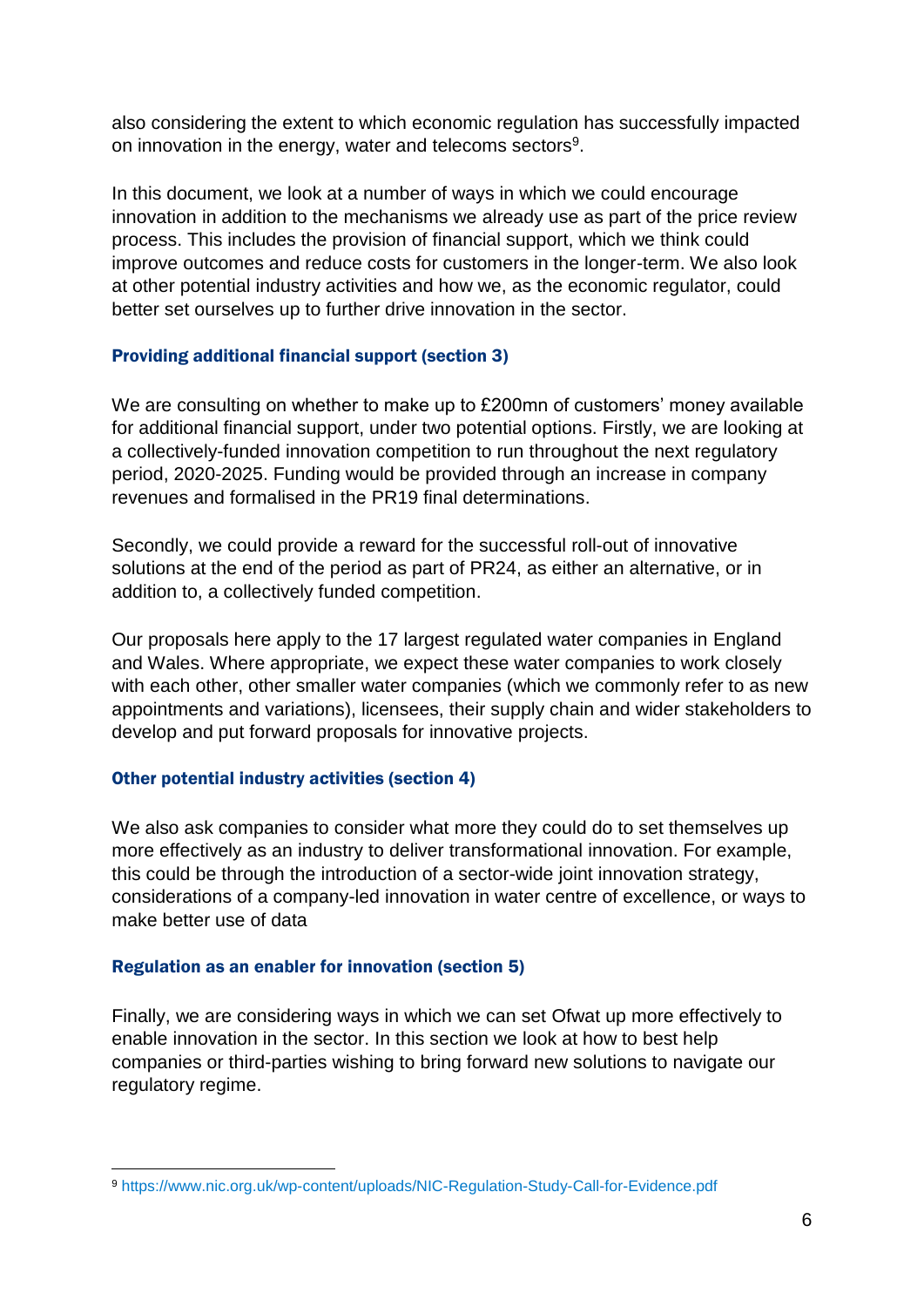## <span id="page-7-0"></span>Next steps

The proposals we discuss in this document should be read in conjunction with our PR19 draft determination documentation to be published on 18th July 2019, and our fast-track companies draft determinations published on 11th April 2019. Any funding proposed in this document could be included in our PR19 final determinations depending on our final decision.

We will reach a final decision on a package of innovation interventions for the period 2020-2025 in December 2019 at the latest. Following our final decision, we will clarify details around implementation, in consultation with stakeholders as required. These may include details of the framework for additional financial support and a timetable for implementation.

As part of this PR19 process, and the work to develop our future regulatory strategy, we are also considering whether to hold workshops with stakeholders to further explore options outlined here. If you would like to express interest in attending a workshop please email [Innovationconsultation@ofwat.gov.uk](mailto:Innovationconsultation@ofwat.gov.uk) by 20 September 2019.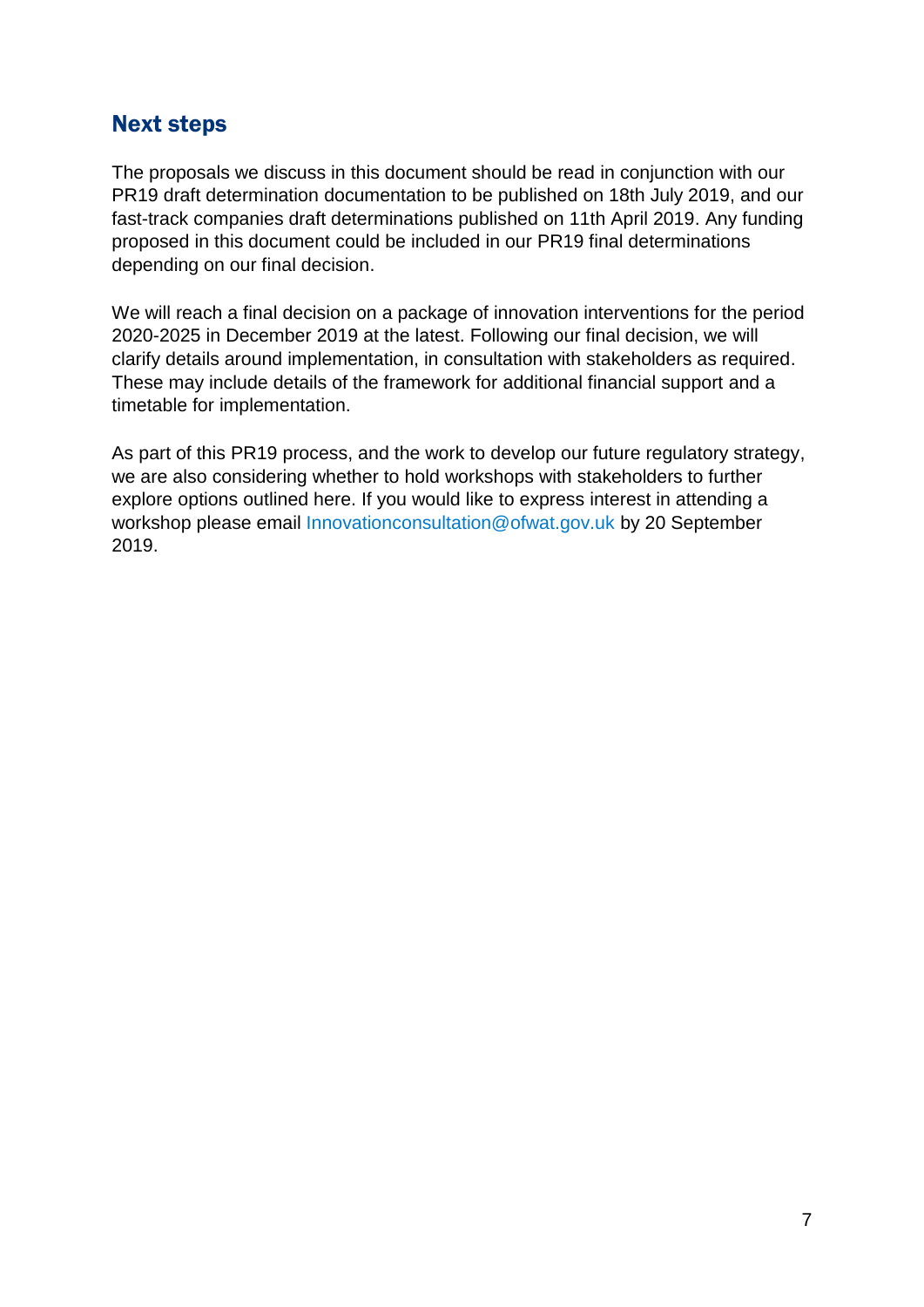## <span id="page-8-0"></span>2. Innovation in the water sector – our challenge to water companies

## <span id="page-8-1"></span>**Introduction**

The water sector faces a number of significant challenges, including planning for a resilient and affordable water supply, improving the natural environment and mitigating the impacts of climate change. Within this context, companies will need to continue to ensure operational resilience to extreme events and increased system use, while improving customer service to meet evolving customer demands.

We are seeing some good evidence of innovation in the sector and companies working together, for example with the recent launch of the World Water Innovation Fund of which Severn Trent Water and United Utilities are founding and contributing members, alongside organisations from Australia, Brazil and the USA. The fund aims to develop innovative solutions to common sector problems.<sup>10</sup>

In addition, the PR19 fast-track companies all demonstrated real ambition in creating the culture and capability for innovation. Severn Trent Water demonstrated many examples of best practice in innovation culture, from #BrightSparks – a company crowdsourcing platform – to the annual Challenge Cup, where employees compete to solve specific business challenges. South West Water showcased an ambitious plan to use collaboration and markets to secure resilient and sustainable water resources for the long term. Finally, United Utilities' plan had the best evidence of an embedded culture of innovation, making innovation a core value of the company, linked to every employee's annual appraisal and bonus process.

We also note that there are other good examples of genuinely innovative approaches across the sector, such as Anglian Water's Innovation Shop Window which uses a catchment area to trial live products with real customers, Northumbrian Water's Innovation Festival which uses innovative approaches to develop solutions to their challenges, and Wessex Water's work to create and make available to other companies its EnTrade platform for creating markets to better facilitate long term catchment management schemes.

Despite these positive developments, some evidence suggests that companies could do more to foster a more effective culture for innovation and that there are opportunities for better collaboration. Our initial assessment of PR19 business plans<sup>11</sup> suggest that most companies are still in the process of developing the culture and mechanisms required to facilitate effective innovation and collaboration. This

<sup>10</sup> <https://www.waterinnovationfund.com/about-us>

<sup>11</sup> [https://www.ofwat.gov.uk/regulated-companies/price-review/2019-price-review/initial-assessment](https://www.ofwat.gov.uk/regulated-companies/price-review/2019-price-review/initial-assessment-of-plans/)[of-plans/](https://www.ofwat.gov.uk/regulated-companies/price-review/2019-price-review/initial-assessment-of-plans/)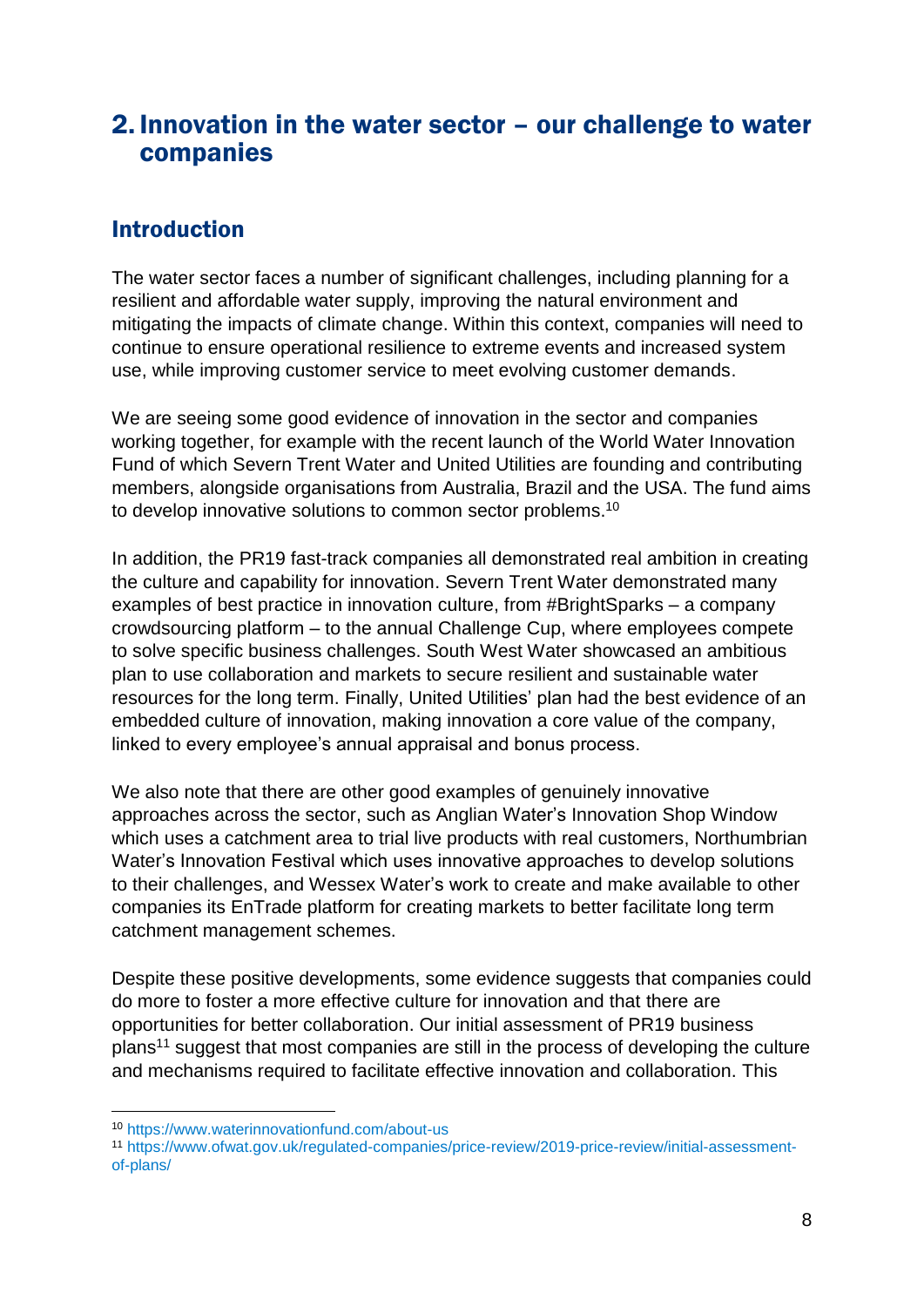echo's the findings of the European Innovation Partnership on Waterwhich in a 2014 report on barriers and bottlenecks for innovation in the water sector, notes that the sector has a high risk aversion for innovative technologies.<sup>12</sup>

The 2009 Independent Review of Competition and Innovation in Water Markets also noted that expenditure on research and development (R&D) in the sector fell significantly between the early 1990s and 2009, with limited support for R&D ranging from 0.02 per cent to 0.66 per cent of company turnover. Past patent activity also suggests innovation may be limited, with 323 patents filed for the water and wastewater industries in the UK between 1999 and 2008, compared to 1578 and 1038 for Germany and the US respectively over the same period. 13

In 2015, the UK Water Research and Innovation Partnership (UKWRIP) published a report suggesting that the UK is a minor international player in global water innovation markets with a global share in water technology innovation at just 3%. According to UKWRIP, there is scope for this to increase to 10% by 2030 if companies coordinate better and focus on commercial opportunities. On a parallel note, Ofgem is also considering ways to increase third-party involvement in energy innovation, which it identifies as crucial for ensuring objective and independent research.<sup>14</sup>

### <span id="page-9-0"></span>Innovation as a tool for addressing future challenges

We have identified three areas where we see opportunities for companies to work better together and with their supply chain or other stakeholders to develop innovative solutions:

- **Company culture:** as already highlighted in our PR19 initial assessment of business plans, we looked at whether companies could demonstrate that they have a culture which encourages and supports innovation. Results were mixed across the sector. Going forward, we expect all companies to identify, consider and implement systems, processes and people to develop a company culture to enable and support innovation.
- **Effective joint working within the sector and beyond, including improved information-sharing:** there is already some evidence of discreet partnerships within the sector. For example, several companies are investing in partnerships and projects with different universities. However, there is limited evidence of effective collaboration at scale between companies on common innovation goals and investment appears fragmented. We want to see

<sup>12</sup> [https://www.eip-water.eu/sites/default/files/DiagnosisBarriersBottlenecks-Final\\_0.pdf](https://www.eip-water.eu/sites/default/files/DiagnosisBarriersBottlenecks-Final_0.pdf) <sup>13</sup>[https://assets.publishing.service.gov.uk/government/uploads/system/uploads/attachment\\_data/file/6](https://assets.publishing.service.gov.uk/government/uploads/system/uploads/attachment_data/file/69462/cave-review-final-report.pdf) [9462/cave-review-final-report.pdf](https://assets.publishing.service.gov.uk/government/uploads/system/uploads/attachment_data/file/69462/cave-review-final-report.pdf)

<sup>14</sup> [https://www.ofgem.gov.uk/system/files/docs/2019/05/riio-](https://www.ofgem.gov.uk/system/files/docs/2019/05/riio-%202_sector_specific_methodology_decision_-_core_30.5.19.pdf)

[<sup>2</sup>\\_sector\\_specific\\_methodology\\_decision\\_-\\_core\\_30.5.19.pdf](https://www.ofgem.gov.uk/system/files/docs/2019/05/riio-%202_sector_specific_methodology_decision_-_core_30.5.19.pdf)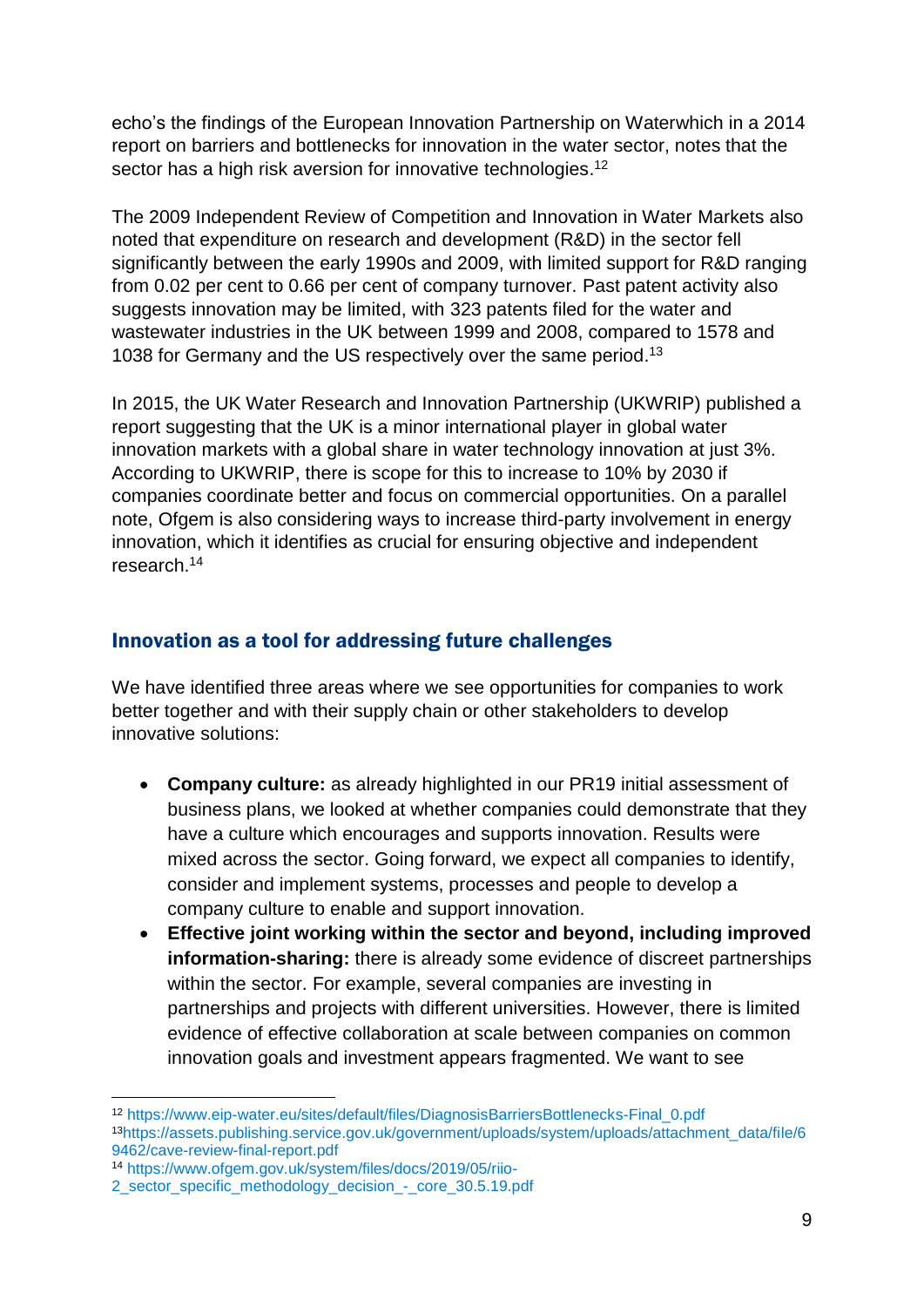companies step up and work together to drive effective and targeted intraand inter-sector coordination to tackle long-term challenges. This is also an opportunity for companies to learn from each other through improved information-sharing, to streamline the large number of already existing trials and initiatives, and to work together to identify other potential sources of innovation funding.

 **Effective roll-out and adoption of proven technologies, methods or approaches at scale:** we want to see more evidence of companies rolling out new methods that have been piloted and proven successful. Twenty65<sup>15</sup>, an academic and industry research group, highlight the need for greater uptake of innovative solutions by incumbent water companies. Supply chain companies report facing slow commercial deployment and often have to trial their new technologies independently with each incumbent water company.

Q:1 What are the main barriers to innovation in the sector and why?

<sup>15</sup> <https://twenty65.ac.uk/about-us>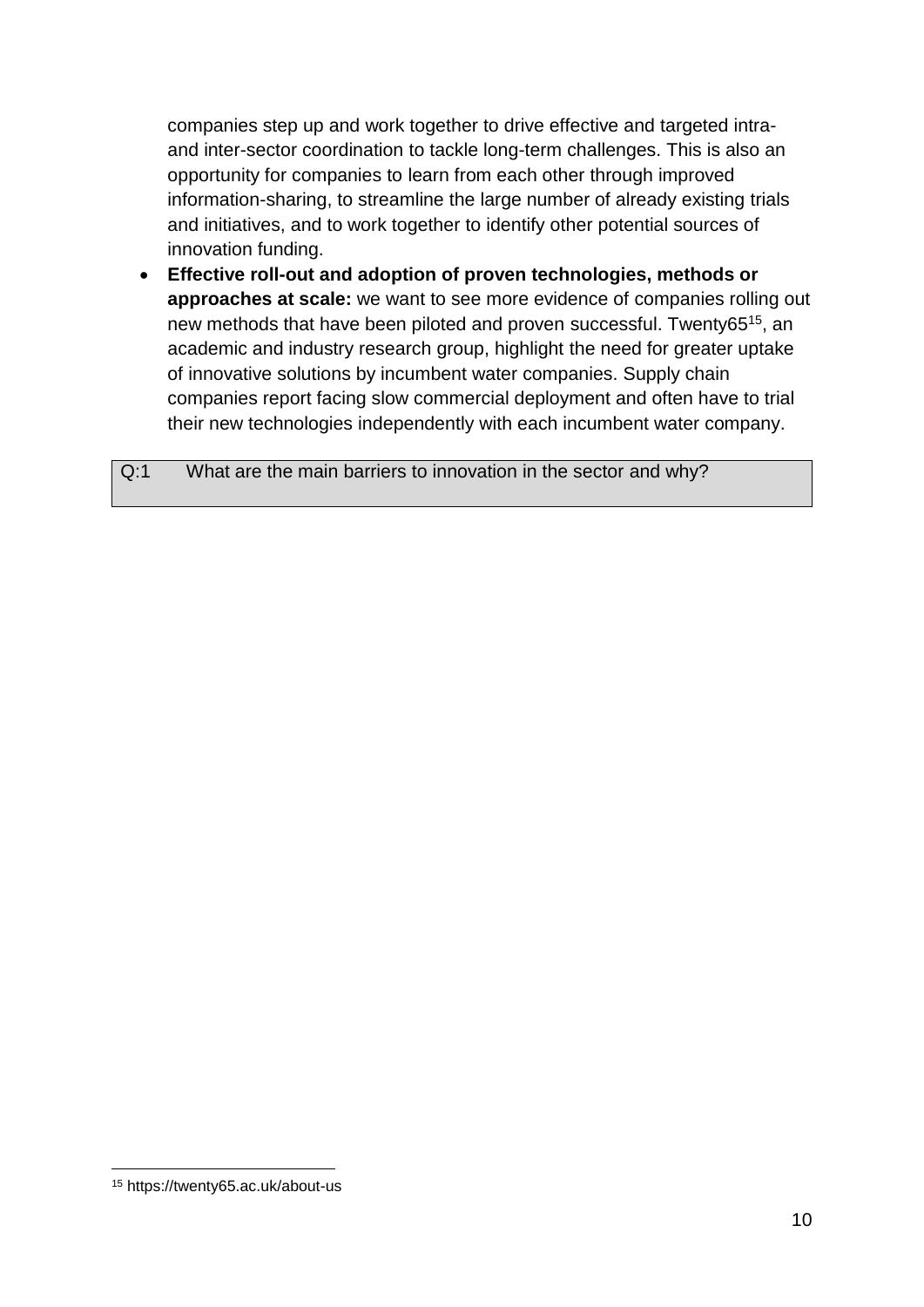# <span id="page-11-0"></span>3. Additional financial support for innovation

## <span id="page-11-1"></span>Introduction

In this section, we propose to make up to £200m of customer money available to help stimulate innovation in the sector. This could be either through an innovation funding competition and/or an end-of-period reward focused specifically on the rollout of successful innovation.

## <span id="page-11-2"></span>Rationale

As highlighted earlier, given the scale of the challenges the sector currently faces, our current view is that there is a potential case for providing additional financial support for transformational innovation during 2020-2025, to be funded through customer bills.

While our draft and final determinations for PR19 will encourage companies to innovate individually, our view is that additional funding should stimulate innovation more widely within the sector. Targeted financial support could encourage collaborative innovation initiatives and help focus efforts on delivering longer-term transformational innovation to address key strategic challenges providing long-term benefits to customers. Finding better, more innovative, solutions today will ultimately lead to improved outcomes and costefficiencies in the longer-term. Our proposals therefore emphasise the need to work together and place information and knowledge-sharing at the heart of any interventions, while retaining a competitive element to help ensure high-quality proposals.

Looking at other sectors, the strongest evidence on the effectiveness of such interventions is in energy: The electricity and gas markets regulator, Ofgem, has provided some form of direct innovation funding to gas and electricity network companies since 2005. Independent evaluation of Ofgem's Low Carbon Network Fund, which provided funding through a competitive process for projects sponsored by Distribution Network Operators, suggests that the returns are likely to be in the region of 4.5 to 6.5 times the cost of funding the intervention.<sup>16</sup>

We believe that additional financial support would be appropriate in helping to enhance the innovative potential of the water sector.

<sup>1</sup> <sup>16</sup> [https://www.ofgem.gov.uk/system/files/docs/2016/11/evaluation\\_of\\_the\\_lcnf\\_0.pdf](https://www.ofgem.gov.uk/system/files/docs/2016/11/evaluation_of_the_lcnf_0.pdf)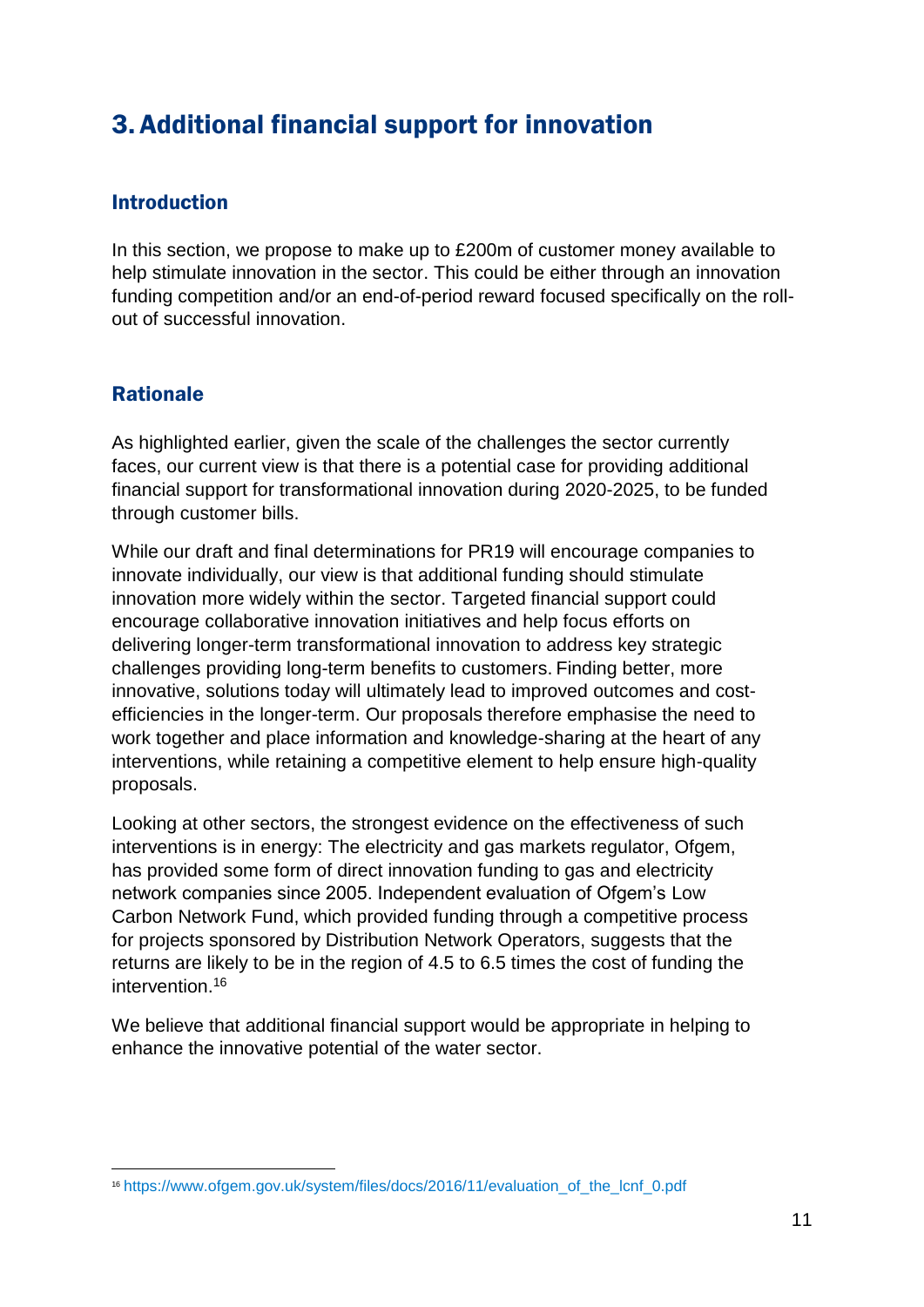## <span id="page-12-0"></span>Draft principles for additional financial support

To help safeguard customer interests, we propose that access to additional financial support should be based on the following draft principles:

- Innovation should be understood to not just be about the development of new technologies. Innovation can also be developed by doing things differently and having the right systems, processes and people to support activities. A wide range of innovation proposals are encouraged, addressing the big challenges facing the sector and taking into account the strategic priorities and objectives of UK and Welsh governments.
- The purpose of any intervention is to drive transformational innovation that companies would not otherwise explore or invest in.
- Proposals should be just as much about the roll-out of innovations at scale as the early incubation of new ideas and solutions. Funding will be open and flexible and available to projects of all types or scale.
- Innovation fostered through these mechanisms must provide value for money for all customers in England and Wales, although the benefits for some customers may in some cases be indirect (e.g. from the sharing of findings across the sector);
- Companies will be required to fund a proportion of project costs to ensure risks are appropriately shared between customers and shareholders;
- Mechanisms will be time-limited to the 2020-2025 period. We will review the effectiveness of these mechanisms at least at the end of the period, and as required during the period;
- Companies will need to provide evidence of how they are working together and with others (including other water companies, their supply chain, companies in other sectors), and/or a commitment to transparent sharing of progress and findings with others within the sector and beyond;
- There will be an "open by default" approach to data and learning generated through customer-funded activities, including where projects have been unsuccessful.

In order to stimulate innovation, the regulatory framework must recognise that innovation projects will not always deliver a successful outcome. However, our initial view is that we need to put additional safeguards in place in relation to the funding of innovation projects under the mechanism, and we will work with relevant stakeholders in considering options for clawing-back some or all of the funding under certain circumstances (e.g. a project is not taken forward), for example through a reconciliation process at PR24.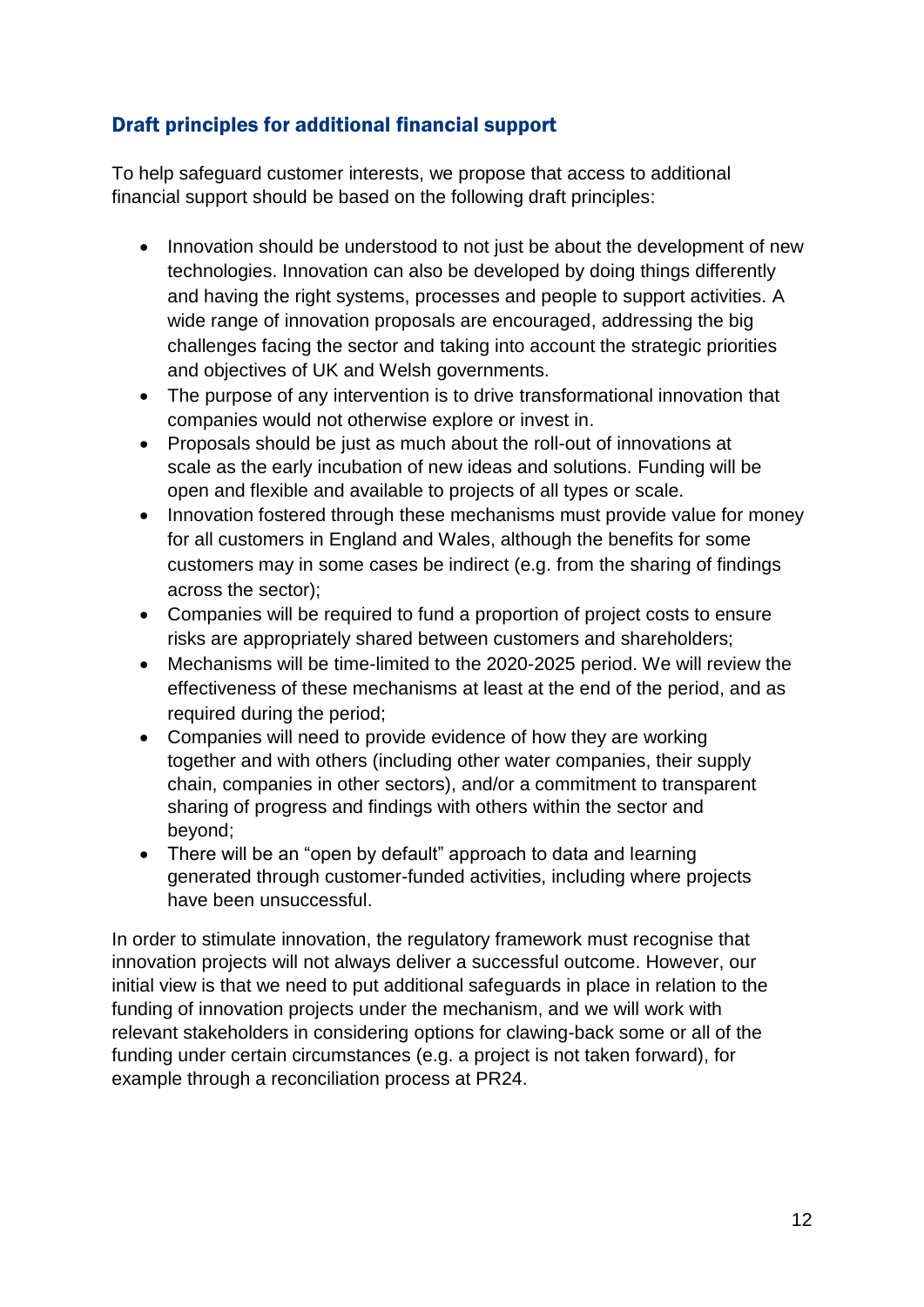## <span id="page-13-0"></span>Amount of funding/ reward available

We are consulting on allowing companies to increase customers' bills by up to a total of £200mn (shared across all companies) to fund and/ or reward innovation over 2020-2025. Our current estimate is that this will increase the average customer's bill by approximately £1.50 per year over 2020-2025<sup>17</sup>. If we went ahead with both of the two mechanisms we discuss here, they would share in the allocation of up to £200m.

The amount of funding made available must strike the right balance between delivering value for money through longer-term benefits to customers, whilst not distracting companies from focusing on delivering efficiencies and meeting their stretching commitments under the PR19 framework. Our initial view is that £200mn strikes the right balance between driving company behaviour and delivering for customers.

We have considered a range of precedents in determining the potential appropriate amount of funding, including recommendations from the 2009 Independent Review of Competition and Innovation in Water Markets, examples from the energy sector, and the funding we are making available as part of PR19 for companies to develop regional strategic water resource solutions.

We recognise that making additional funding available is not without risks and we will need to help ensure projects funded are not already funded or incentivised through the price review framework. Our draft principles for additional funding and proposals for the involvement of an expert entity in the decision process are designed to address this concern.

- Q:2 Do you think that the financial support cited in section three is required to stimulate innovation in the sector? If so, what do you believe is the appropriate amount of funding and why?
- <span id="page-13-1"></span>Q:3 Do you agree that our proposed draft principles for additional financial support will effectively safeguard the interests of customers?

## Collectively-funded innovation competition

#### **Description**

<sup>&</sup>lt;sup>17</sup> We have used the combined number of water and waste water connections as a proxy for the number of customers and therefore the figure may vary slightly.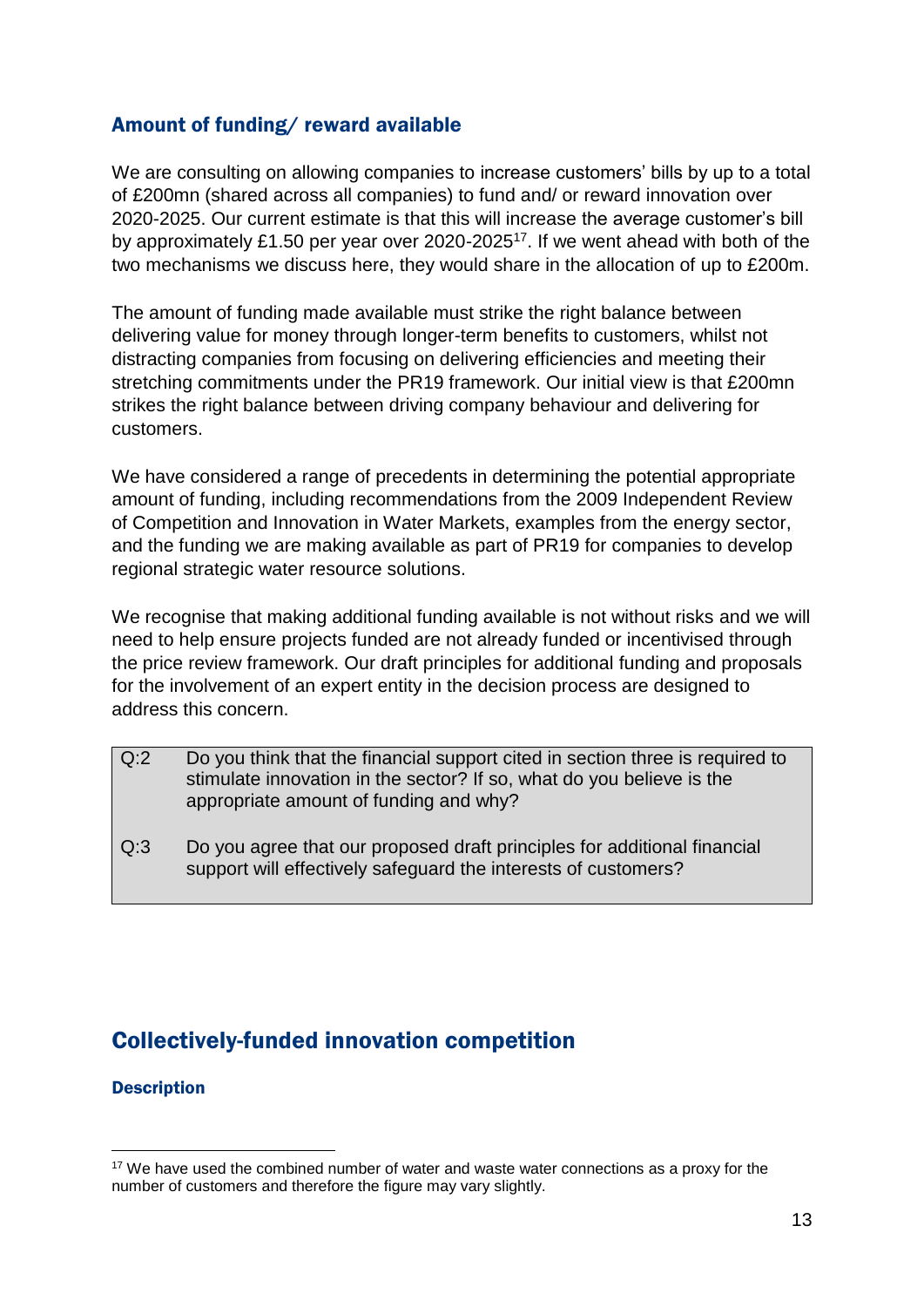Under this model, companies would need to compete for innovation funding. Funding would be recovered from customers through an increase in company revenues and pooled into a joint ring fenced pot available to all companies.

The innovation competition would be run annually, with companies putting forward proposals for innovative projects to be funded through the mechanism. In order to be eligible for funding, companies entering the competition would need to contribute to project costs, and projects and allocation of funding from the ring-fenced pot would need to be assessed by an independent expert entity against our final key principles for financial support. Only companies which are successful in their bids would then be awarded funding.

Companies would need to develop a framework underpinning the innovation competition. In particular, in the initial set-up phase companies would need to collectively set up and fund a single independent expert entity for the purpose of assessing projects put forward under the innovation competition (or reach an agreement with an existing entity). The chosen independent entity will need to have the required expertise to advise on innovation in the water sector. We envisage that the entity's relevant work would be funded through the single funding pot described above.

The companies would also need to jointly develop some of the framework's detail for review and/ or approval by Ofwat, in line with the principles that we set out. This could cover for example:

- Criteria for funding/ reward (including scenarios for clawing funding back);
- Governance arrangements (including appropriate assurance processes);
- Approaches to sharing and disseminating of information (including treatment of intellectual property rights); and
- A monitoring and reporting framework to ensure the benefits of the competition are captured and understood.

If we decide to introduce a collectively funded mechanism, we will set out clear timings and milestones for the development and set-up of the framework by the companies. Our initial view is that the process of setting up the competition framework should be completed within the first year of the regulatory period. This would allow the competition to run over four years. We expect that a small proportion of the total funding should be available to support the set-up of the competition.

We propose that Ofwat would retain appropriate strategic control or oversight over processes and decisions. This will help safeguard customer interests. In addition, we propose that we will review the effectiveness of the mechanism. As a minimum, we propose to carry out a review at the end of the 2020-2025 period. We may also consider a review prior to that to assess progress and to ensure these are effective and of benefit to customers.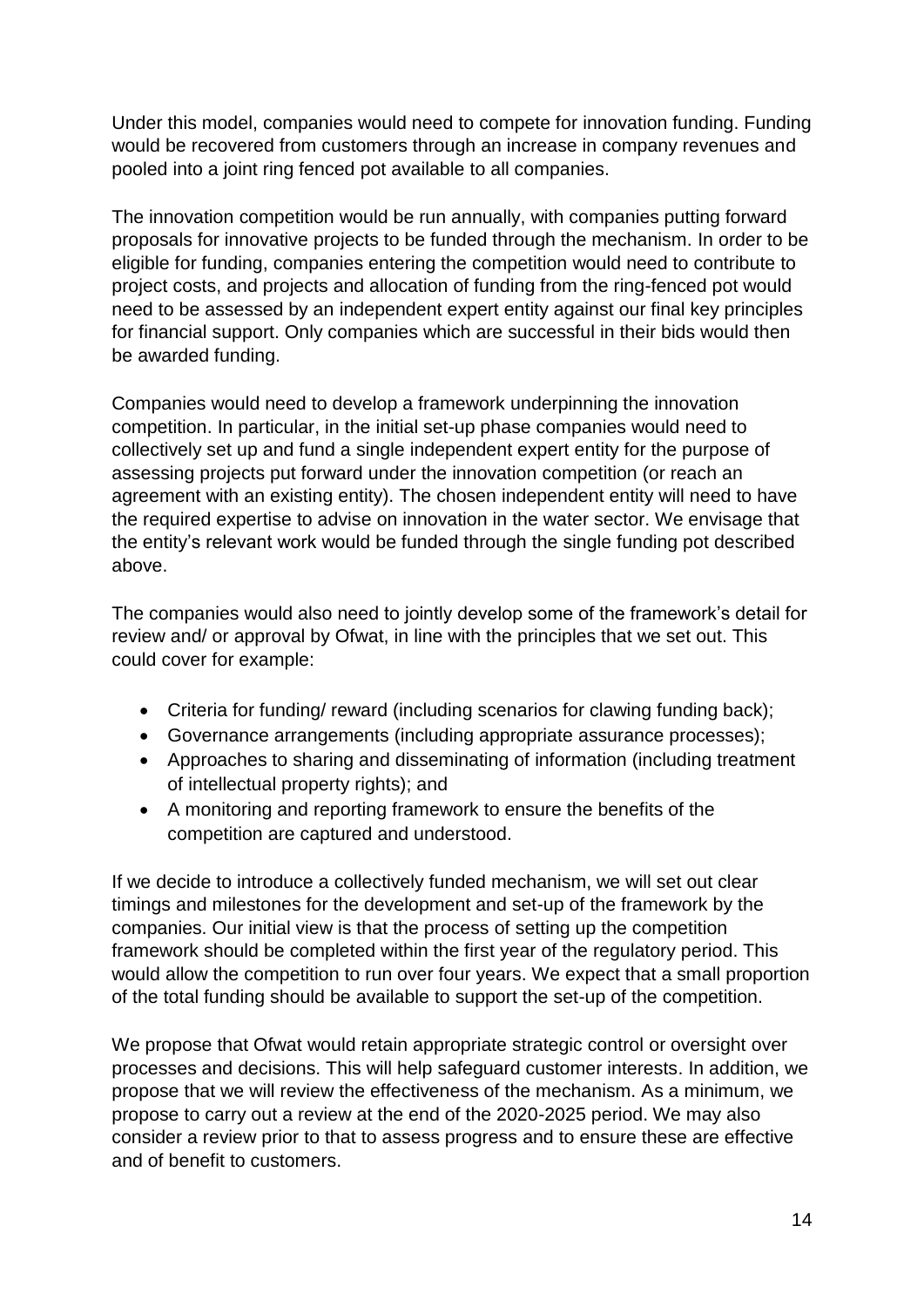#### Funding arrangements

Companies would recover the funding for an innovation competition from their customers in proportion to the size of the company, based on their projected view of revenue for 2020-2025. This is similar to the approach we use to determine how much each company pays for its licence fee (which is normally based on reported turnover). We will issue a spreadsheet to companies two weeks after the publication of draft determinations which will contain our view of the revenue adjustments which would be made if we introduced a collectively-funded innovation competition.

#### Our initial view

Our initial view is that a collectively funded competition would be an effective way to drive innovation in the sector.

The collectivised element of this intervention enhances competition by offering companies access to a larger pot of funding than they would if it was directly from their individual customer-base.

The competitive element of the model is designed to increase management focus and help ensure only high-quality proposals are put forward. We note that partnerships could also compete for access and that, ultimately, all results would be shared across the sector and beyond. As outlined above, we think a joined-up approach is key to developing solutions to common long-term strategic challenges. Under this model, companies would have both a financial and reputational incentive to work together and with their supply chain to propose innovative projects.

While direct innovation funding under the competition could provide companies with greater certainty and should improve participation, setting the right parameters for the competition will be key to ensuring that projects funded are in the interests of consumers and do not displace innovation activities which are already on-going.

We propose to work closely with stakeholders to develop a robust process to underpin the competition. If we choose to introduce a competition, we will put in place milestones to ensure a timely set up. Ultimately, we believe the reputational benefits, in combination with the longer-term opportunities to reduce costs and provide better outcomes for customers through innovation, should provide sufficient impetus for companies to engage in the process.

Q:4 What are your views on the collectively funded innovation competition model which we describe in section three? What other key considerations not highlighted should we take into account in designing/ implementing the competition?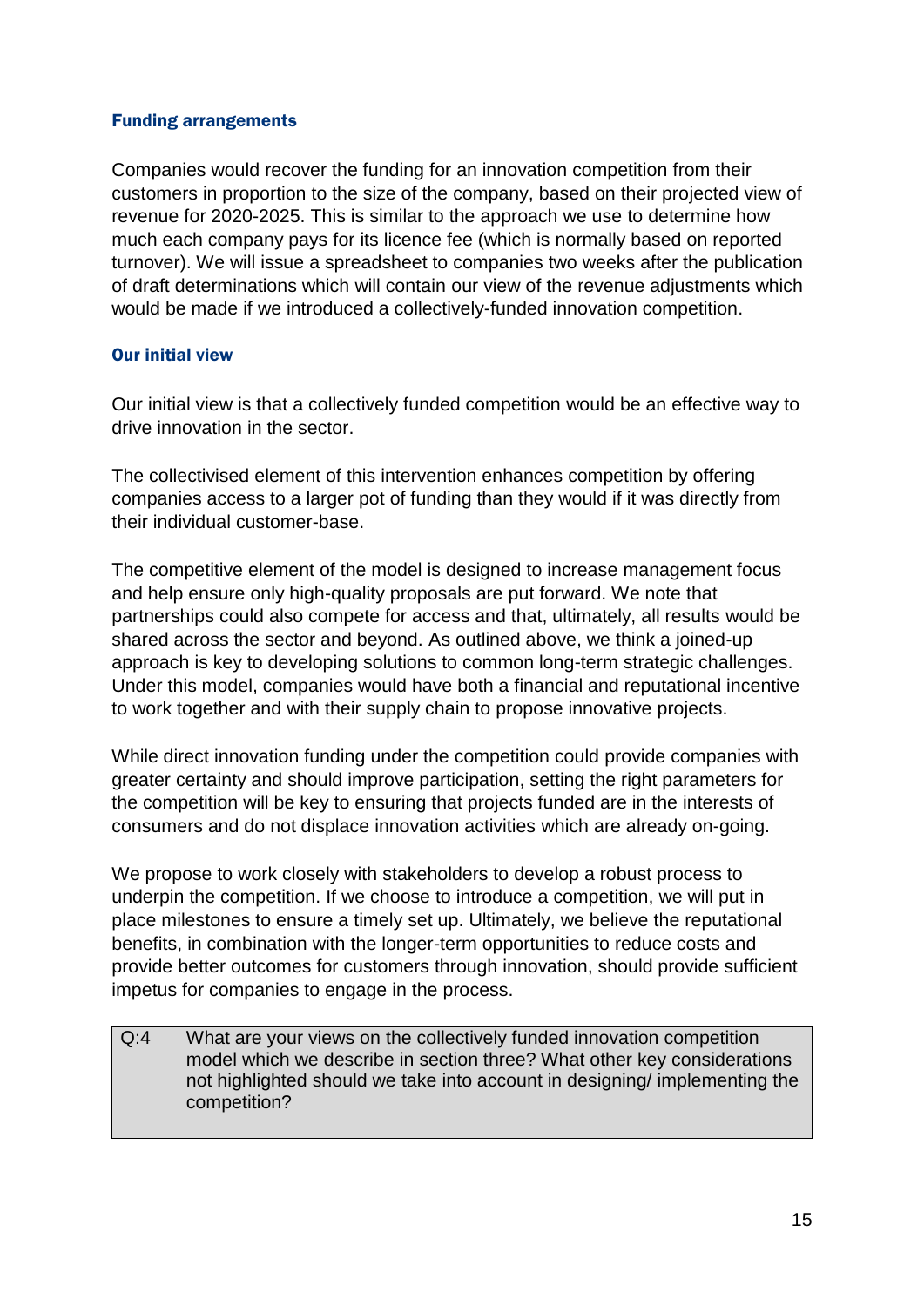## <span id="page-16-0"></span>End-of-period innovation roll-out reward

In addition to the collectively funded competition, we are considering whether an end-of-period innovation roll-out reward, could help increase the adoption of innovations across the sector.

#### **Description**

This would consist of an end-of-period reward payment to those companies that have demonstrated the most successful roll-out of successful innovation to the benefit of customers during the 2020-25 period, and have shared their findings with other organisations.

Successful companies would be entitled to additional revenue allowance at the following price control period, PR24. If we went ahead with this mechanism alongside the collectively funded competition it would share in the allocation of up to £200m. We will also consider whether similar or the same governance framework might apply to the roll-out reward as with the innovation competition.

#### Our initial view

Our initial view is that an end-of-period reward could be implemented in addition to the innovation competition in order to encourage the adoption and roll-out at scale of innovations. We highlight this as a potential key issue earlier in this document. The introduction of a roll-out reward may be effective in cases where companies have insufficient incentive to turn a successful trial into business as usual.

There is a risk that a roll-out reward could encourage the adoption of suboptimal solutions, or reward companies for implementing solutions that they would have rolled out as business as usual. There is also a potential risk of double-funding, in particular where companies may have been awarded funding under the innovation competition or as part of PR19. Such risks could however be mitigated through the design of a robust assessment and decision-making process.

- Q:5 What are your views on the end-of-period innovation roll-out reward we describe in section three? What other key considerations not highlighted (e.g. whether it should be collectively funded or individually funded) should we take into account in designing/ implementing the reward?
- Q:6 What other potential alternative mechanisms for funding/ rewarding innovation not discussed do you think we should be considering?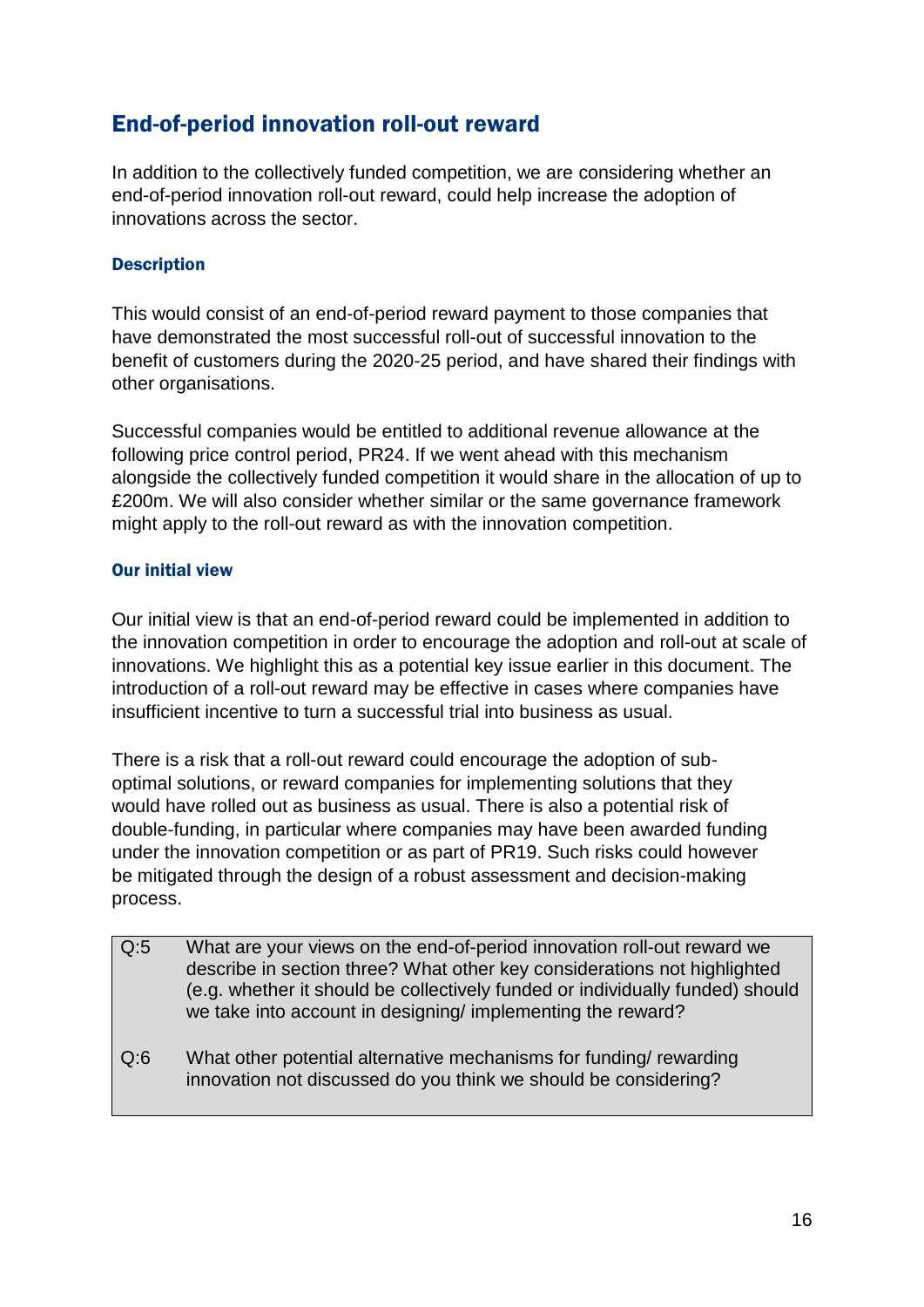Which financial support mechanism or combination of mechanisms should we introduce and why? What would be an appropriate split of available funding/ reward?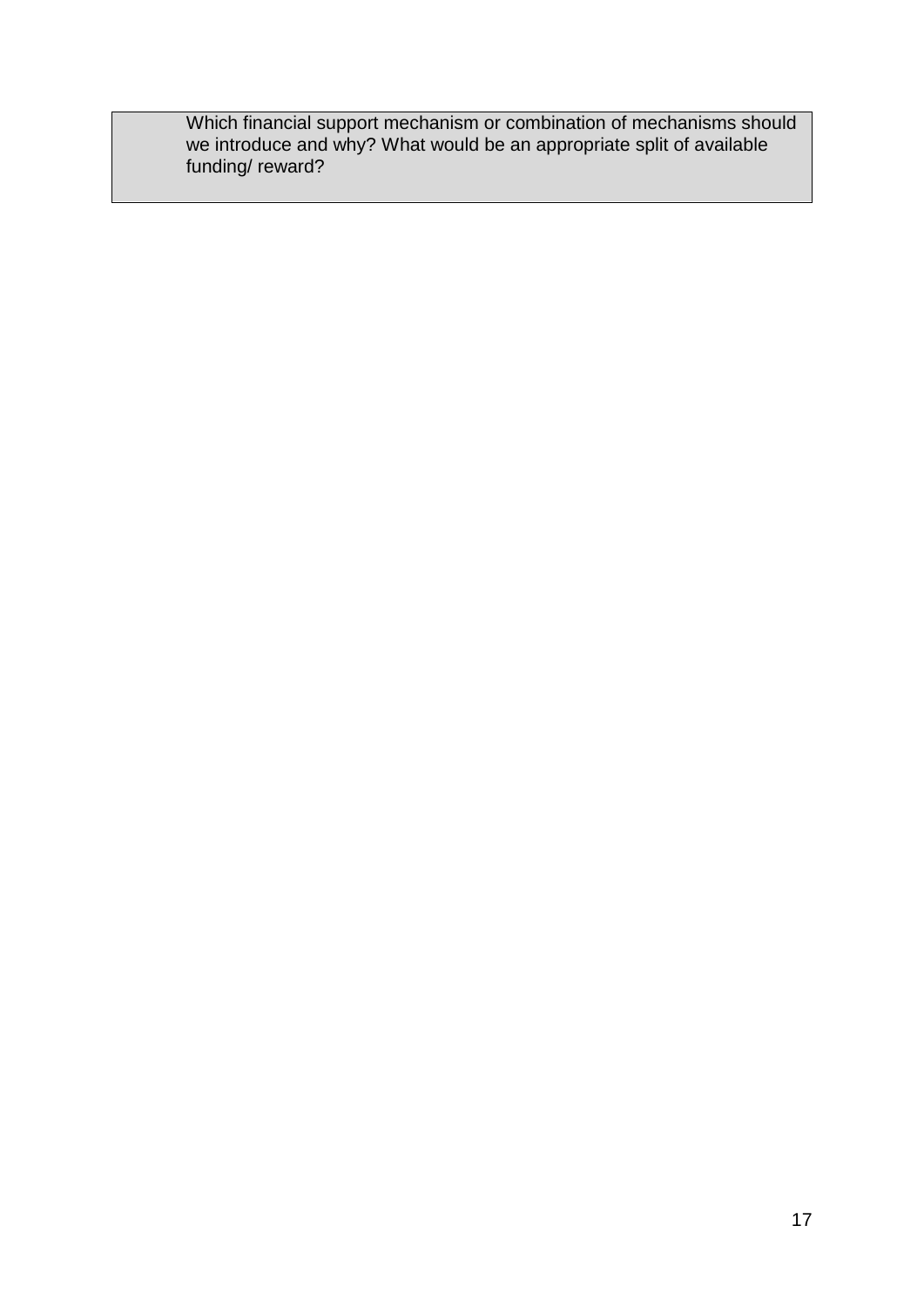# <span id="page-18-0"></span>4. Other potential industry activities

We think there is more the sector could do to promote innovation. In this section, we ask companies to consider what actions they could take to set themselves up more effectively as an industry. These could be either stand-alone activities or complementary to our proposals for an innovation funding competition and/ or an innovation roll-out reward.

### <span id="page-18-1"></span>Sector-wide joint innovation strategy

In order to further encourage a joined-up approach on innovation in the water sector, the water companies could develop and publish a joint innovation strategy. Any such strategy would need to be developed in collaboration with stakeholders and updated regularly. It could, for example cover:

- Key challenges/ uncertainties faced by the water sector:
- Innovation projects/ activities that the sector is planning to undertake to address these;
- Plans for addressing key challenges/ uncertainties not currently being dealt with;
- Plans for coordination activities within the sector;
- Plans for engaging with the value chain/ innovators; and
- Plans for disseminating learning from innovation activities.

A joint innovation strategy could help focus industry efforts as well as encourage transparency and engagement with the value chain and innovators.

We also think that the introduction of such a strategy could become a key feature of the framework for any additional financial support, if introduced.

### <span id="page-18-2"></span>Innovation in water centre of excellence

We want water companies to think carefully about how to streamline existing initiatives to ensure efforts are complimentary rather than duplicative.

Within this context, we think the water sector should be considering whether the establishment of a centre of excellence could deliver benefits. Such a centre could, for example, provide expertise, market knowledge and insight, as well as potentially financial assistance, to drive collaboration and cooperation on innovation. The centre could also have incubation facilities and facilities to trial, test and scale innovations and allow innovators access these facilities in order to help develop and scale their products.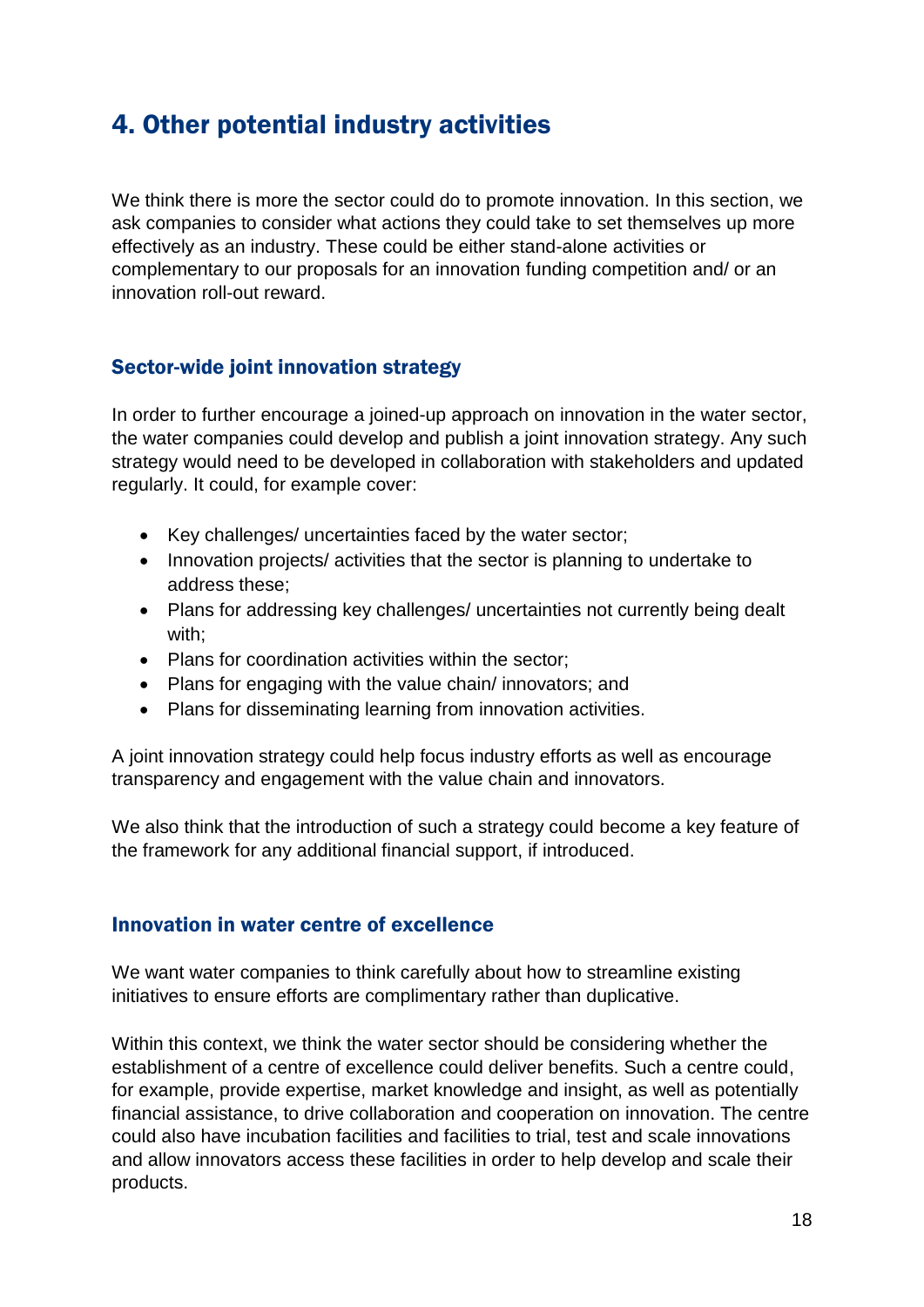Companies could consider putting forward a proposal for this kind of activity for consideration under any mechanism for funding or rewarding innovation, if introduced.

## <span id="page-19-0"></span>Gaining greater insights

1

We also believe that there is significant scope for the water sector to make better use of information. This may be in the way companies manage and use their own data or the way other organisations interact with water sector data. In 2017, we published a report on unlocking the value in customer data, where we highlight that the better use of data can be used to drive greater customer service and satisfaction, improve efficiency and encourage smarter network management.<sup>18</sup> However, we think opportunities exist to make better use of other types of data, for example asset data, by taking an "open-by-default" approach.

A more open and accessible approach, for example through partnerships with innovators, can create further benefits by allowing third parties to access and analyse data. This can help companies better understand their networks, customers and processes and devise new solutions. For example, companies could find new ways of making faster repairs, delivering bespoke services and optimising their process. There are wider benefits to open data too, for example improved transparency and reduced information asymmetry.

The UK government's Industrial Strategy<sup>19</sup> aims to put the UK at the forefront of the artificial intelligence and data revolution and we expect the water sector to be part of this. We want to see companies take ownership of this issue and work with each other and stakeholders to explore options for open data. We note that there are some encouraging signs of increased activity by water companies and their suppliers in this space. We may also consider ways in which regulatory tools can be used to accelerate progress, if required.

Q:7 Do you think the potential industry activities discussed in section four could help drive innovation? Are there other activities not identified which you think the industry should be considering?

<sup>18</sup> <https://www.ofwat.gov.uk/wp-content/uploads/2017/06/Unlocking-the-value-in-customer-data-5.pdf> <sup>19</sup>[https://assets.publishing.service.gov.uk/government/uploads/system/uploads/attachment\\_data/file/6](https://assets.publishing.service.gov.uk/government/uploads/system/uploads/attachment_data/file/664563/industrial-strategy-white-paper-web-ready-version.pdf) [64563/industrial-strategy-white-paper-web-ready-version.pdf](https://assets.publishing.service.gov.uk/government/uploads/system/uploads/attachment_data/file/664563/industrial-strategy-white-paper-web-ready-version.pdf)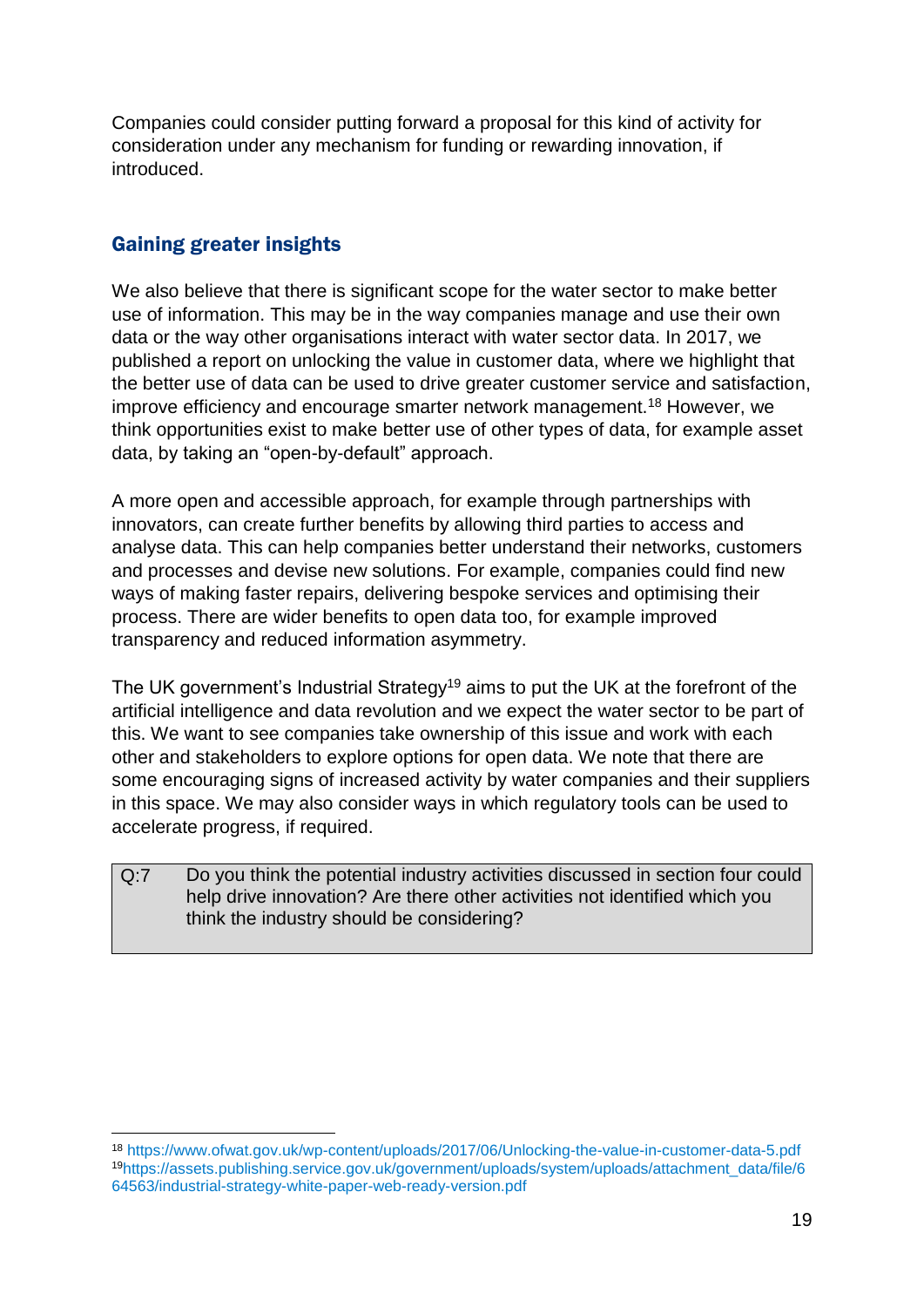# <span id="page-20-0"></span>5.Regulation as an enabler for innovation

We are considering ways in which we can set ourselves up more effectively to enable innovation in the sector. This could include changing the way in which we engage with regulated entities and other stakeholders on the theme of innovation, or increased liaison with other regulators in the sector.

### <span id="page-20-1"></span>Setting ourselves up to promote innovation

One way we could do this is by providing informal advice to regulated entities and other parties seeking to get innovative ideas off the ground. This could, for example, follow a similar model to Ofgem's Innovation Link.<sup>20</sup> which focuses on delivering fast and frank feedback to organisations looking to understand what regulation means for them.

We would welcome views from stakeholders on whether such a service could be of benefit, in particular to those smaller organisations that are considering bringing new products or ideas to the market.

#### <span id="page-20-2"></span>Increased coordination on innovation across regulators in the sector

The Department for Environment, Food and Rural Affairs (Defra), the Welsh Government, Ofwat, the Environment Agency (EA), Natural Resources Wales (NRW) and the Drinking Water Inspectorate (DWI) have a range of responsibilities to ensure that water companies meet their customers' water needs in a safe, resilient and efficient way, while protecting the natural environment and ensuring the needs of other water users can be met.

The recent partnership between Ofwat, EA and DWI, the Regulators' Alliance for Progressing Infrastructure Development (RAPID), which will also work with NRW, highlights the significant scope for cross-regulator work to benefit customers and the environment. We think there may be further opportunities for coordination on the innovation front across the economic, environment and drinking water quality regulators in both England and Wales.

Activities we could explore could include increased liaison to ensure new products or approaches can be effectively trialled, in particular where regulation may create potential barriers. Similar arrangements already exist in other sectors, for example Ofgem's Innovation Link, already discussed above and the Financial Conduct Authority's regulatory sandbox.<sup>21</sup> We welcome views on whether such an approach

<sup>20</sup> <https://www.ofgem.gov.uk/about-us/how-we-engage/innovation-link>

<sup>21</sup> <https://www.fca.org.uk/firms/regulatory-sandbox>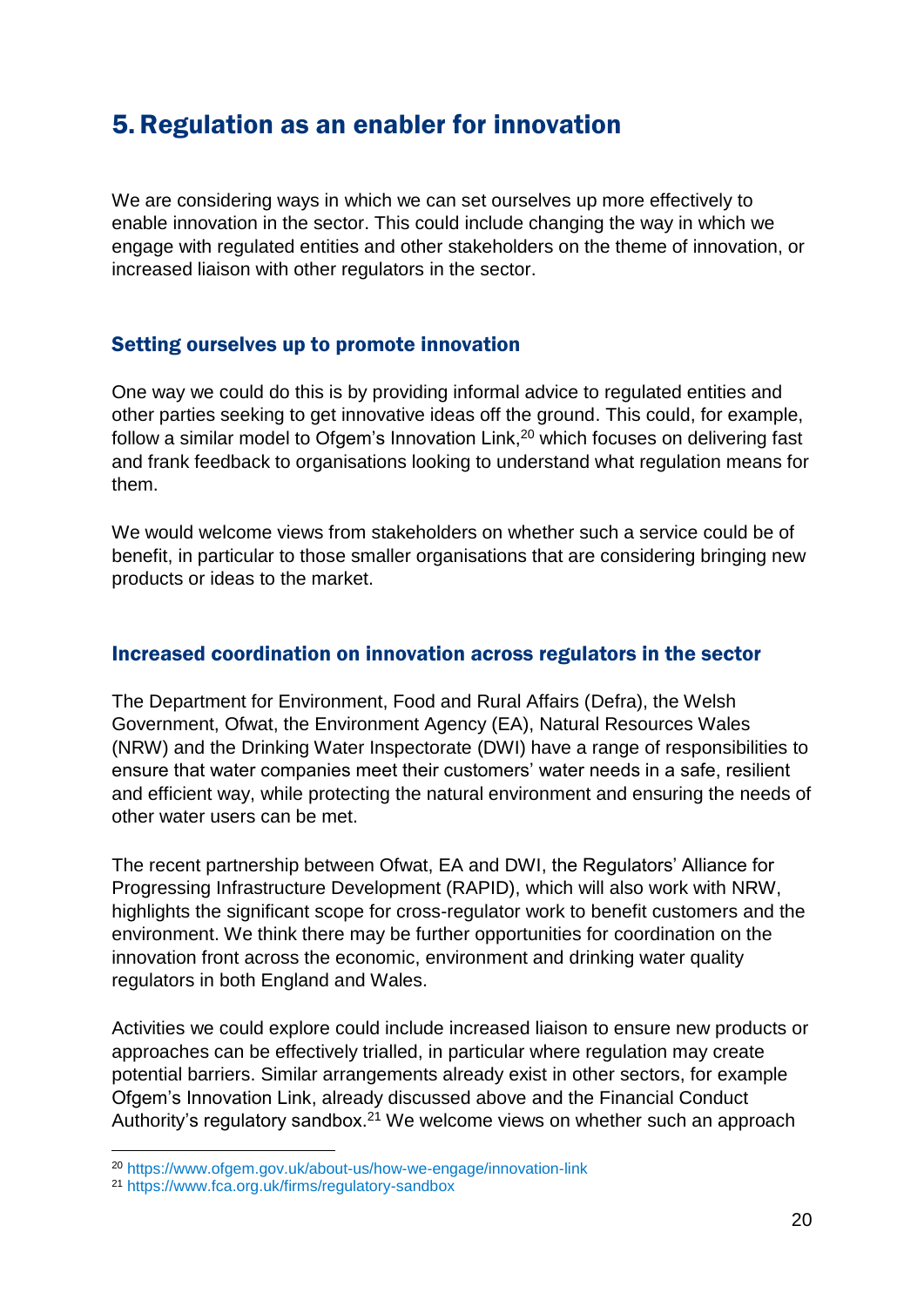could be worth exploring, in particular in terms of facilitating the roll-out of proven technologies. For the avoidance of doubt, arrangements of this nature cannot not be used to undermine regulatory performance commitments.

Q:8 Do you think the proposals in section five will help drive innovation? Are there other activities not identified which you think Ofwat should be considering?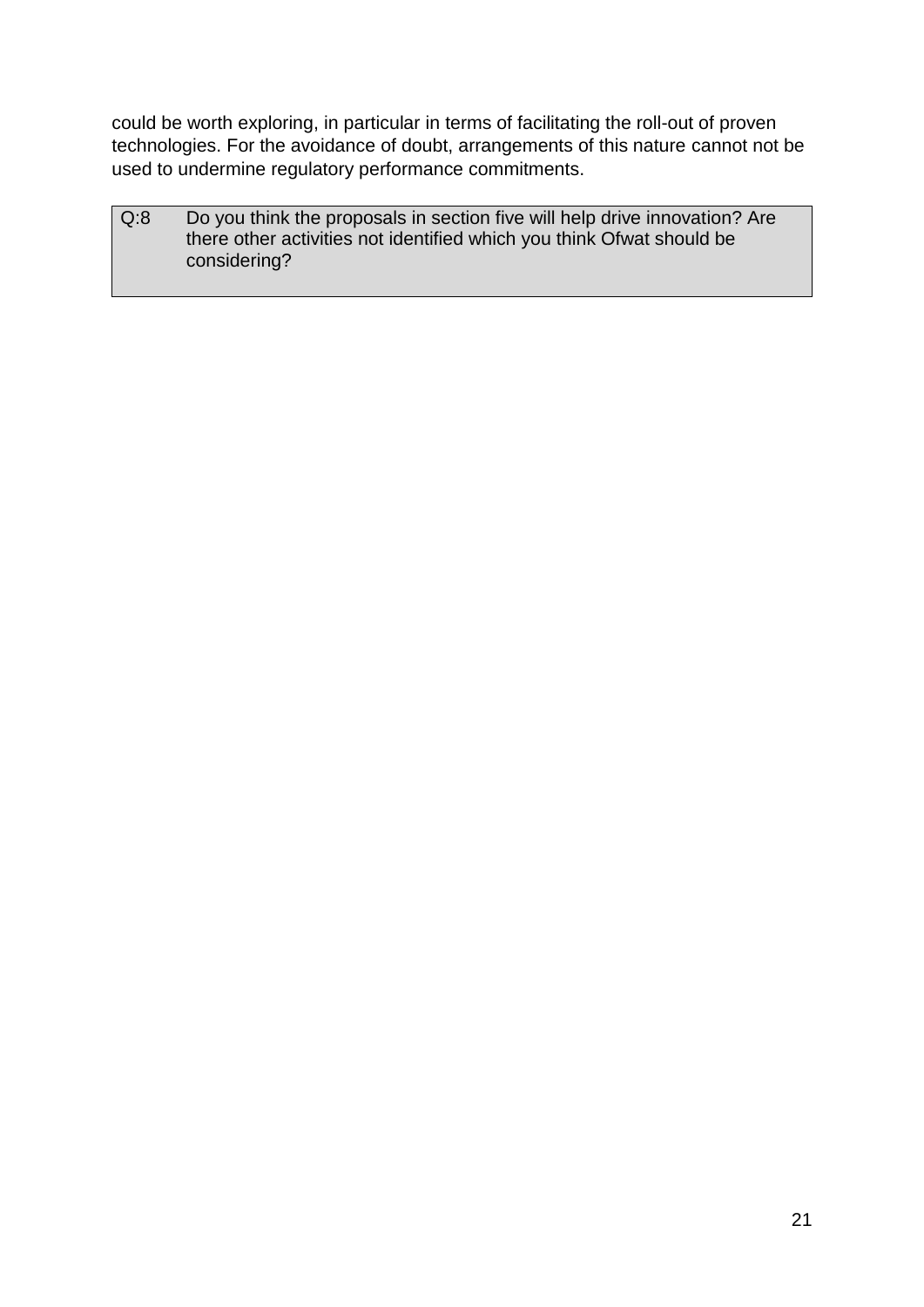# <span id="page-22-0"></span>6.Consultation questions

We welcome your response to this consultation by close of business on 20 September 2019. Respondents are strongly encouraged to provide details of the evidence and data in their responses, which support their positions to enable us to understand more fully the basis on which those conclusions have been reached.

There is no obligation to respond to all of the questions but we would appreciate if respondents could use the appropriate question numbers in submissions to enable easier analysis.

Please email your response to [Innovationconsultation@ofwat.gov.uk](mailto:Innovationconsultation@ofwat.gov.uk) or post them to:

Innovation consultation Ofwat 21 Bloomsbury Street London WC1B 3HF

We will publish responses to this consultation on our website at [www.ofwat.gov.uk,](http://www.ofwat.gov.uk/) unless you indicate that you would like your response (or any identified part of it) to remain unpublished. Information provided in response to this consultation, including personal information, may be published or disclosed in accordance with access to information legislation – primarily the Freedom of Information Act 2000 (FoIA), the Data Protection Act 2018 and GDPR and the Environmental Information Regulations 2004.

If you would like the information that you provide to be treated as confidential, please be aware that, under the FoIA, there is a statutory 'Code of Practice' which deals, among other things, with obligations of confidence. In view of this, it would be helpful if you could explain to us why you regard the information you have provided as confidential. If we receive a request for disclosure of the information, we will take full account of your explanation, but we cannot give an assurance that we can maintain confidentiality in all circumstances. An automatic confidentiality disclaimer generated by your IT system will not, of itself, be regarded as binding on Ofwat.

| Q:1 | What are the main barriers to innovation in the sector and why?                                                                                                                                  |
|-----|--------------------------------------------------------------------------------------------------------------------------------------------------------------------------------------------------|
| Q:2 | Do you think that the financial support cited in section three is required to<br>stimulate innovation in the sector? If so, what do you believe is the<br>appropriate amount of funding and why? |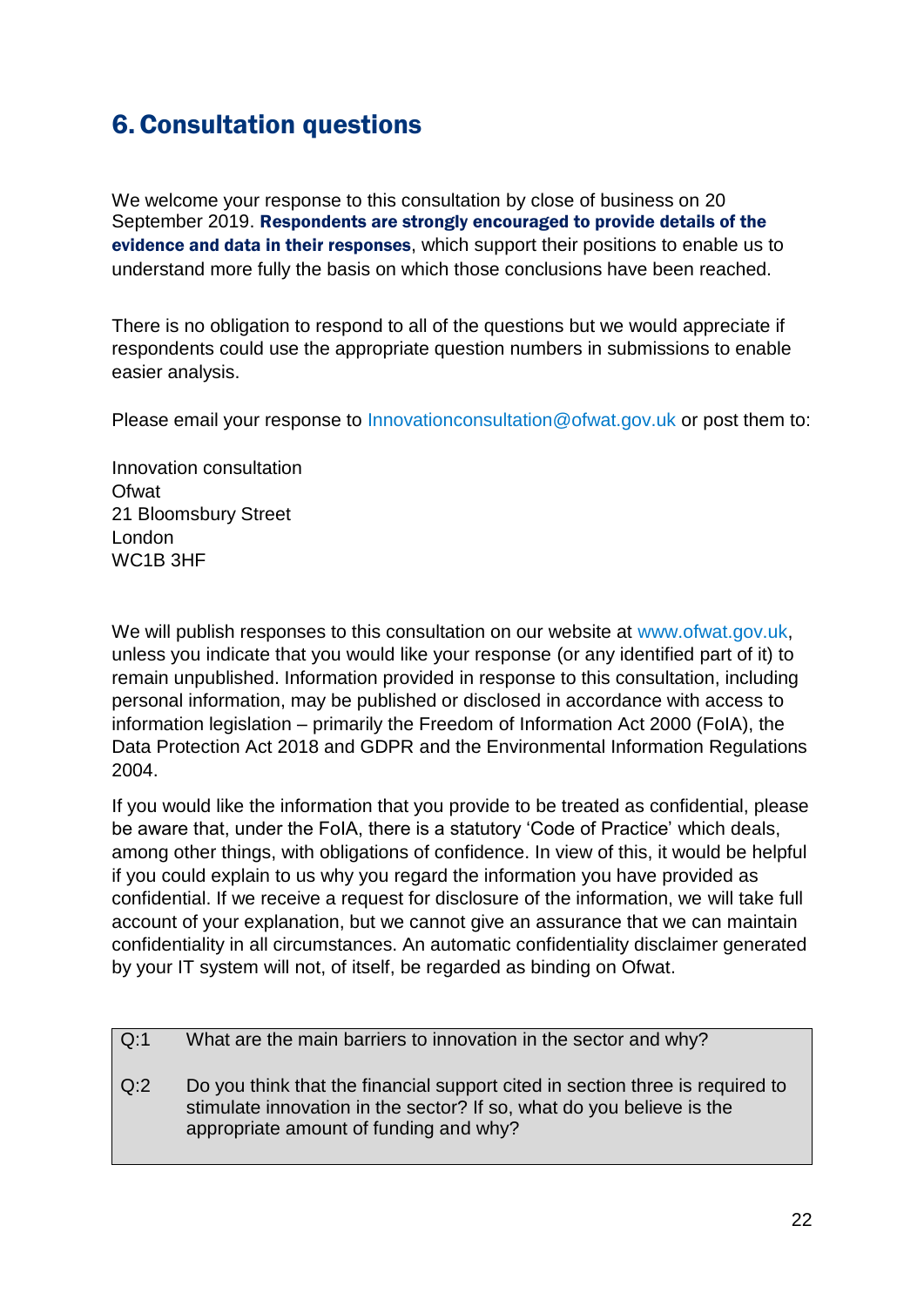- Q:3 Do you agree that our proposed draft principles for additional financial support will effectively safeguard the interests of customers?
- Q:4 What are your views on the collectively funded innovation competition model which we describe in section three? What other key considerations not highlighted should we take into account in designing/ implementing the competition?
- Q:5 What are your views on the end-of-period innovation roll-out reward we describe in section three? What other key considerations not highlighted (e.g. whether it should be collectively funded or individually funded) should we take into account in designing/ implementing the reward?
- Q:6 What other potential alternative mechanisms for funding/ rewarding innovation not discussed do you think we should be considering?

Which financial support mechanism or combination of mechanisms should we introduce and why? What would be an appropriate split of available funding/ reward?

- Q:7 Do you think the potential industry activities discussed in section four could help drive innovation? Are there other activities not identified which you think the industry should be considering?
- Q:8 Do you think the proposals in section five will help drive innovation? Are there other activities not identified which you think Ofwat should be considering?